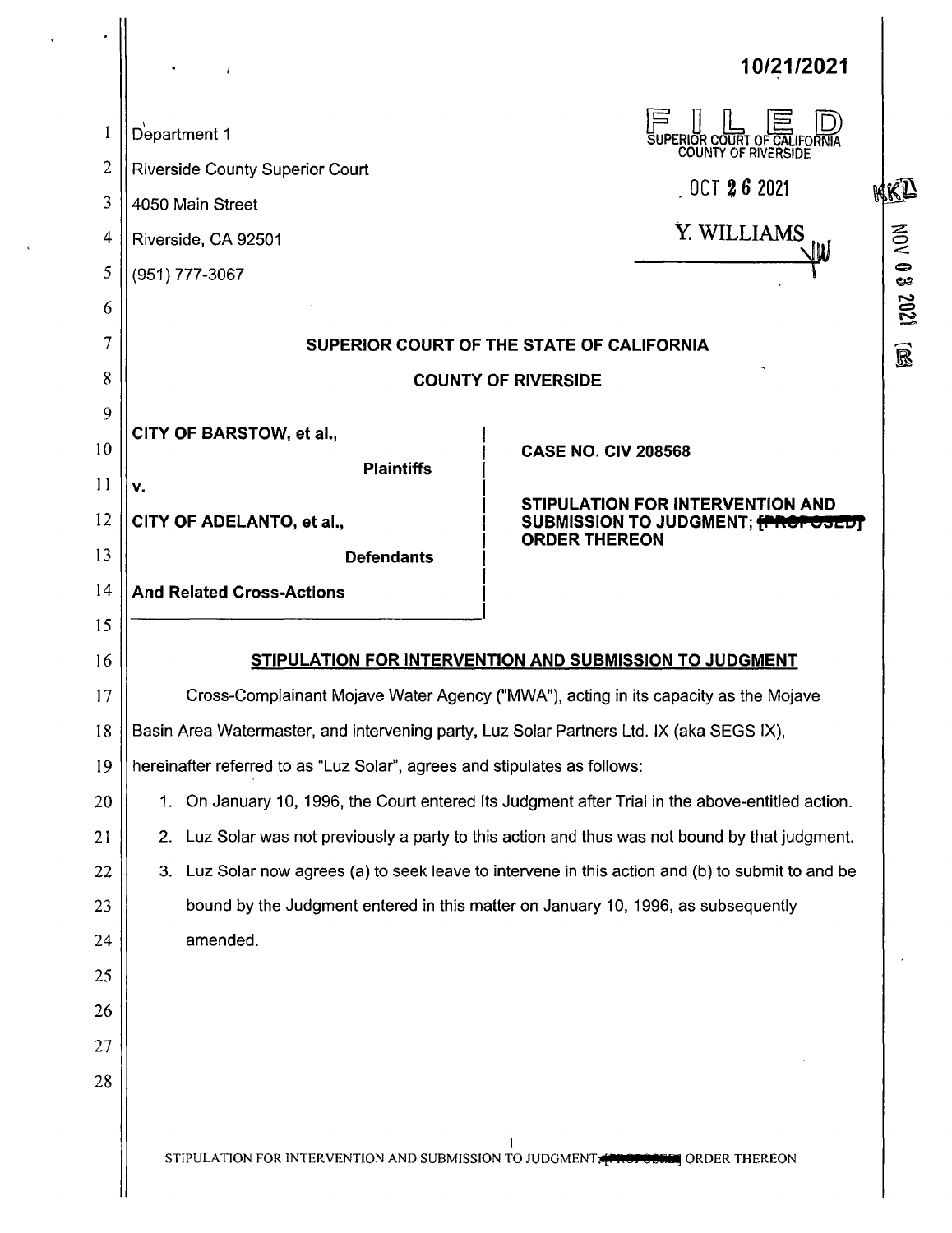| $\mathbf{i}$            | 4. Luz Solar further stipulates to a Base Annual Production Right of 1,433 acre-feet.               |  |  |  |  |  |  |  |
|-------------------------|-----------------------------------------------------------------------------------------------------|--|--|--|--|--|--|--|
| $\overline{c}$          | Natther W. Clarke                                                                                   |  |  |  |  |  |  |  |
| $\overline{\mathbf{3}}$ | Dated: 10/19/21                                                                                     |  |  |  |  |  |  |  |
| $\overline{4}$          | Matthew W. Scobee, Vice President & COO<br>Luz Solar Partners Ltd. IX (aka SEGS IX)                 |  |  |  |  |  |  |  |
| 5                       | <b>BRUNICK, MCELHANEY &amp; KENNEDY PLC</b>                                                         |  |  |  |  |  |  |  |
| 6                       |                                                                                                     |  |  |  |  |  |  |  |
| $\overline{7}$          | Dated: $ 0-2  - 2 $                                                                                 |  |  |  |  |  |  |  |
| 8                       | By: W. Communick, Attorney for Defendant &<br>Cross-Complainant, MOJAVE WATER AGENCY                |  |  |  |  |  |  |  |
| 9                       |                                                                                                     |  |  |  |  |  |  |  |
| 10                      |                                                                                                     |  |  |  |  |  |  |  |
| 11                      |                                                                                                     |  |  |  |  |  |  |  |
| 12<br>13                |                                                                                                     |  |  |  |  |  |  |  |
| 14                      |                                                                                                     |  |  |  |  |  |  |  |
| 15                      |                                                                                                     |  |  |  |  |  |  |  |
| 16                      |                                                                                                     |  |  |  |  |  |  |  |
| 17                      |                                                                                                     |  |  |  |  |  |  |  |
| 18                      |                                                                                                     |  |  |  |  |  |  |  |
| 19                      |                                                                                                     |  |  |  |  |  |  |  |
| 20                      |                                                                                                     |  |  |  |  |  |  |  |
| 21                      |                                                                                                     |  |  |  |  |  |  |  |
| 22                      |                                                                                                     |  |  |  |  |  |  |  |
| 23                      |                                                                                                     |  |  |  |  |  |  |  |
| 24                      |                                                                                                     |  |  |  |  |  |  |  |
| 25                      |                                                                                                     |  |  |  |  |  |  |  |
| 26                      |                                                                                                     |  |  |  |  |  |  |  |
| $27\,$                  |                                                                                                     |  |  |  |  |  |  |  |
| 28                      |                                                                                                     |  |  |  |  |  |  |  |
|                         | $\overline{2}$<br>STIPULATION FOR INTERVENTION AND SUBMISSION TO JUDGMENT; [PROPOSED] ORDER THEREON |  |  |  |  |  |  |  |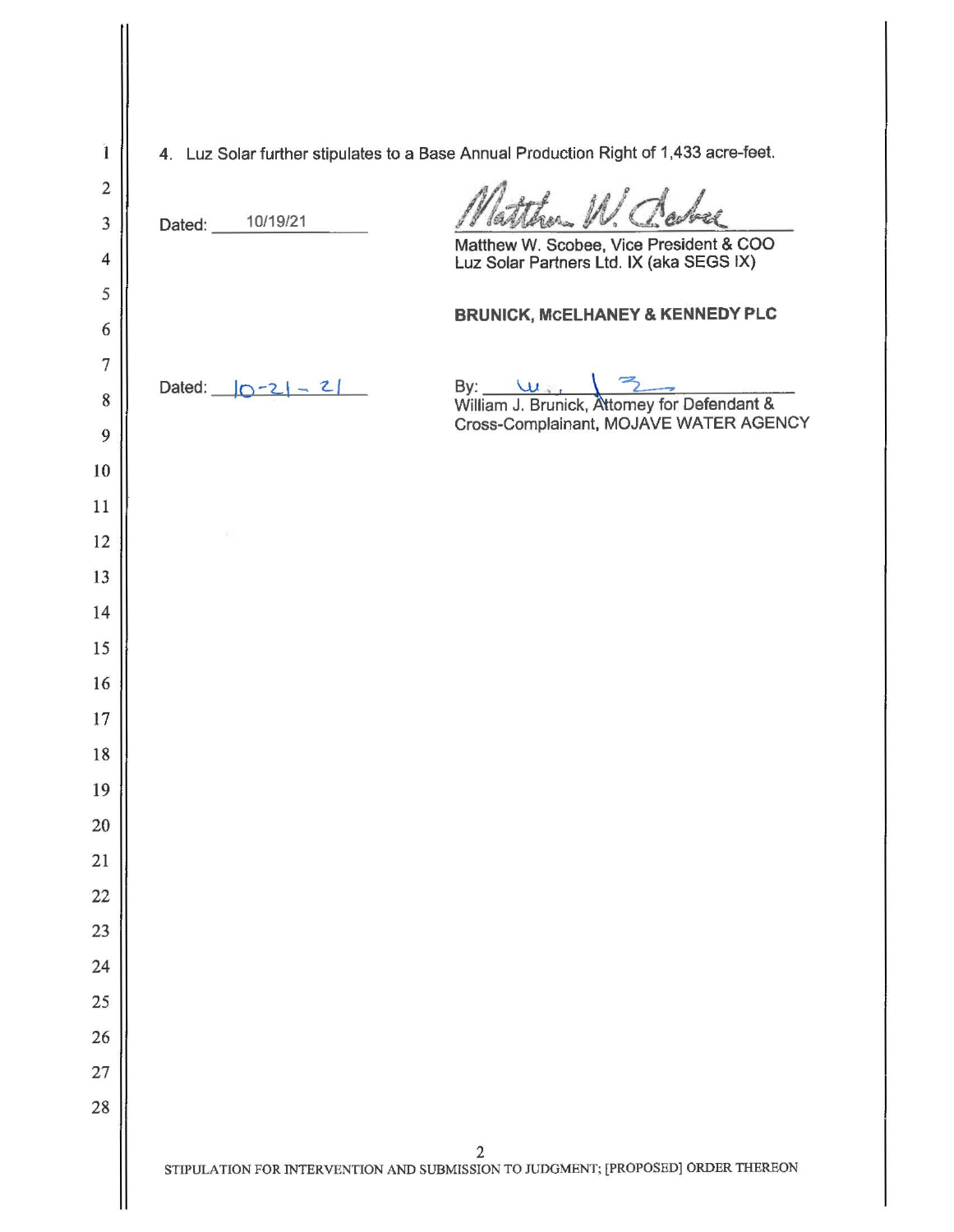| 1              |                                                                                        | <b>ORDER PURSUANT TO STIPULATION</b>                                                                   |  |  |  |  |  |  |  |
|----------------|----------------------------------------------------------------------------------------|--------------------------------------------------------------------------------------------------------|--|--|--|--|--|--|--|
| $\overline{c}$ |                                                                                        | Pursuant to the stipulation recited above, IT IS HEREBY ORDERED:                                       |  |  |  |  |  |  |  |
| 3              |                                                                                        | A. The requested leave to intervene is granted. Luz Solar Partners Ltd. IX (aka SEGS IX) is            |  |  |  |  |  |  |  |
| 4              |                                                                                        | hereby made a party to this action and is bound by the terms of the Judgment after Trial,              |  |  |  |  |  |  |  |
| 5              |                                                                                        | dated January 10, 1996 as thereafter amended.                                                          |  |  |  |  |  |  |  |
| 6              |                                                                                        | B. This order is conditioned on there being no meritorious objections to the intervention. If any      |  |  |  |  |  |  |  |
| 7              |                                                                                        | party to this action opposes the intervention of Luz Solar Partners Ltd. IX (aka SEGS IX) for          |  |  |  |  |  |  |  |
| 8              |                                                                                        | any reason, that party shall file a written objection to the intervention with the Court no later      |  |  |  |  |  |  |  |
| 9              |                                                                                        | than 30 days from the date that the Watermaster sends out written notice of this order.                |  |  |  |  |  |  |  |
| 10             |                                                                                        | C. If any such objection is filed, the party filing the objection shall deliver a copy of that party's |  |  |  |  |  |  |  |
| $\frac{1}{2}$  |                                                                                        | objection to the Watermaster no later than three court days after the filing date.                     |  |  |  |  |  |  |  |
| 12             |                                                                                        | D. The Watermaster shall promptly serve copies of the objection on all other parties and shall         |  |  |  |  |  |  |  |
| 13             |                                                                                        | file a proof of service with the Court.                                                                |  |  |  |  |  |  |  |
| 14             |                                                                                        | E. Upon receiving a conformed copy of an objection, the Watermaster shall request a hearing            |  |  |  |  |  |  |  |
| 15             |                                                                                        | date from the Court.                                                                                   |  |  |  |  |  |  |  |
| 16             |                                                                                        | F. If no objection is filed within the time specified above, then this order granting intervention     |  |  |  |  |  |  |  |
| 17             |                                                                                        | and submitting the intervenor to the terms of the Judgment after Trial shall become final and          |  |  |  |  |  |  |  |
| 18             |                                                                                        | unconditional without further order of this Court.                                                     |  |  |  |  |  |  |  |
| 19             |                                                                                        | G. If an objection is filed but overruled following a hearing on that objection, then the order shall  |  |  |  |  |  |  |  |
| 20             |                                                                                        | become final and unconditional upon the entry of the order overruling that objection.                  |  |  |  |  |  |  |  |
| 21             |                                                                                        |                                                                                                        |  |  |  |  |  |  |  |
| 22             |                                                                                        |                                                                                                        |  |  |  |  |  |  |  |
| 23             |                                                                                        | Dated: October 26, 2021<br>Hon. Craig G. Riemer                                                        |  |  |  |  |  |  |  |
| 24             |                                                                                        | Judge of the Superior Court                                                                            |  |  |  |  |  |  |  |
| 25             |                                                                                        |                                                                                                        |  |  |  |  |  |  |  |
| 26             |                                                                                        |                                                                                                        |  |  |  |  |  |  |  |
| 27             |                                                                                        |                                                                                                        |  |  |  |  |  |  |  |
| 28             |                                                                                        |                                                                                                        |  |  |  |  |  |  |  |
|                | 3<br>STIPULATION FOR INTERVENTION AND SUBMISSION TO JUDGMENT; [PROPOSED] ORDER THEREON |                                                                                                        |  |  |  |  |  |  |  |
|                |                                                                                        |                                                                                                        |  |  |  |  |  |  |  |

 $\mathbb{I}$  $\ddot{\phantom{0}}$ 

 $\epsilon$ 

 $\bar{\phantom{a}}$ 

 $\ddot{\phantom{0}}$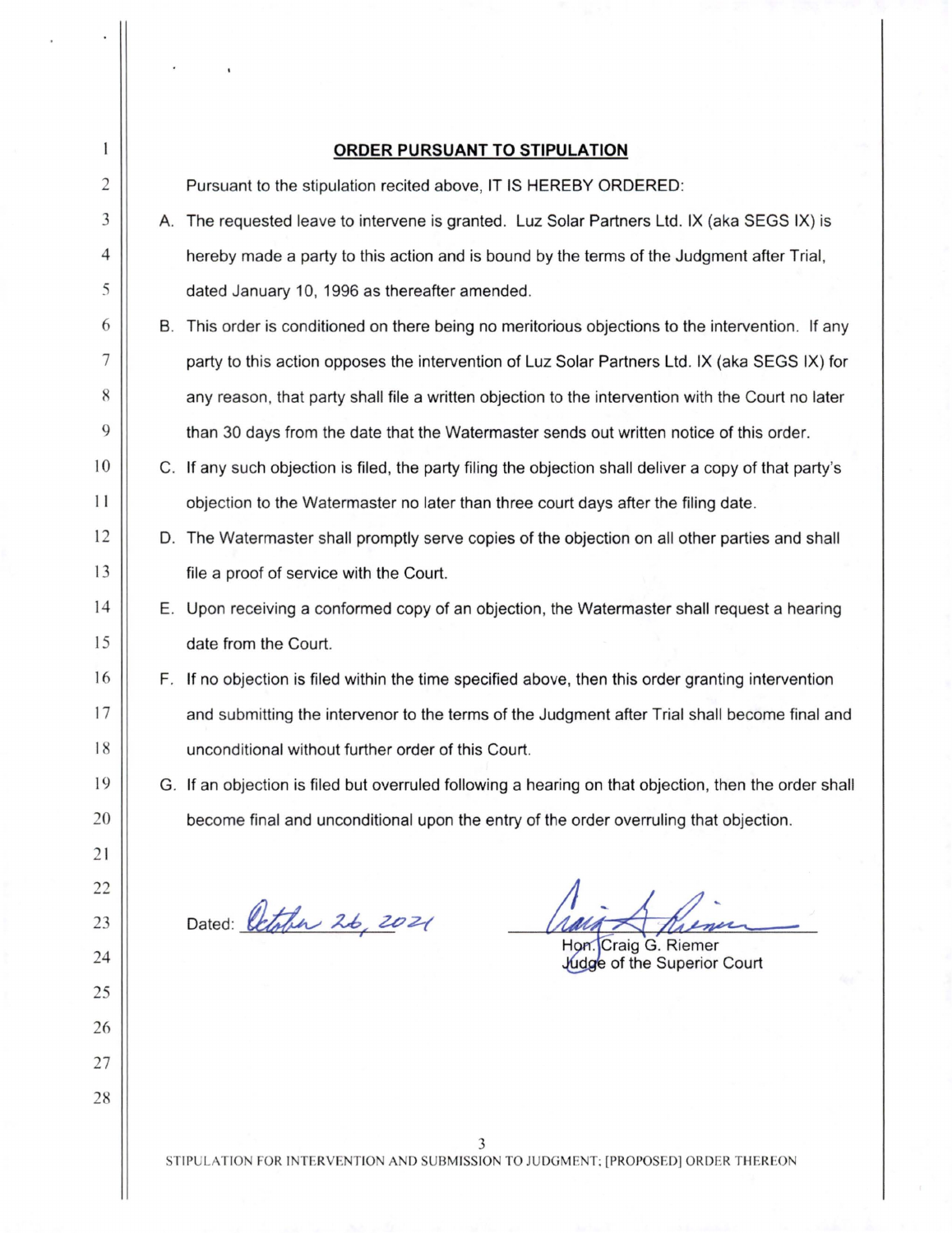# **PROOF OF SERVICE**

## **STATE OF CALIFORNIA } COUNTY OF SAN BERNARDINO}**

I am employed in the County of the San Bernardino, State of California. I am over the age of 18 and not a party to the within action; my business address is 13846 Conference Center Drive, Apple Valley, California 92307.

On October 21, 2021, the document(s) described below were served pursuant to the Mojave Basin Area Watermaster's Rules and Regulations paragraph 8.B.2 which provides for service by electronic mail upon election by the Party or paragraph 10.D, which provides that Watermaster shall mail a postcard describing each document being served, to each Party or its designee according to the official service list, a copy of which is attached hereto, and which shall be maintained by the Mojave Basin Area Watermaster pursuant to Paragraph 37 of the Judgment. Served documents will be posted to and maintained on the Mojave Water Agency's internet website for printing and/or download by Parties wishing to do so.

Document(s) filed with the court and served herein are described as follows:

## **STIPULATION FOR INTERVENTION AND SUBMISSION TO JUDGMENT; [PROPOSED] ORDER THEREON**

 $X$  (STATE) I declare under penalty of perjury under the laws of the State of California that the above is true and correct.

Executed on October 21, 2021 at Apple Valley, California.

 $2$  fluid

Jeffrey D. Ruesch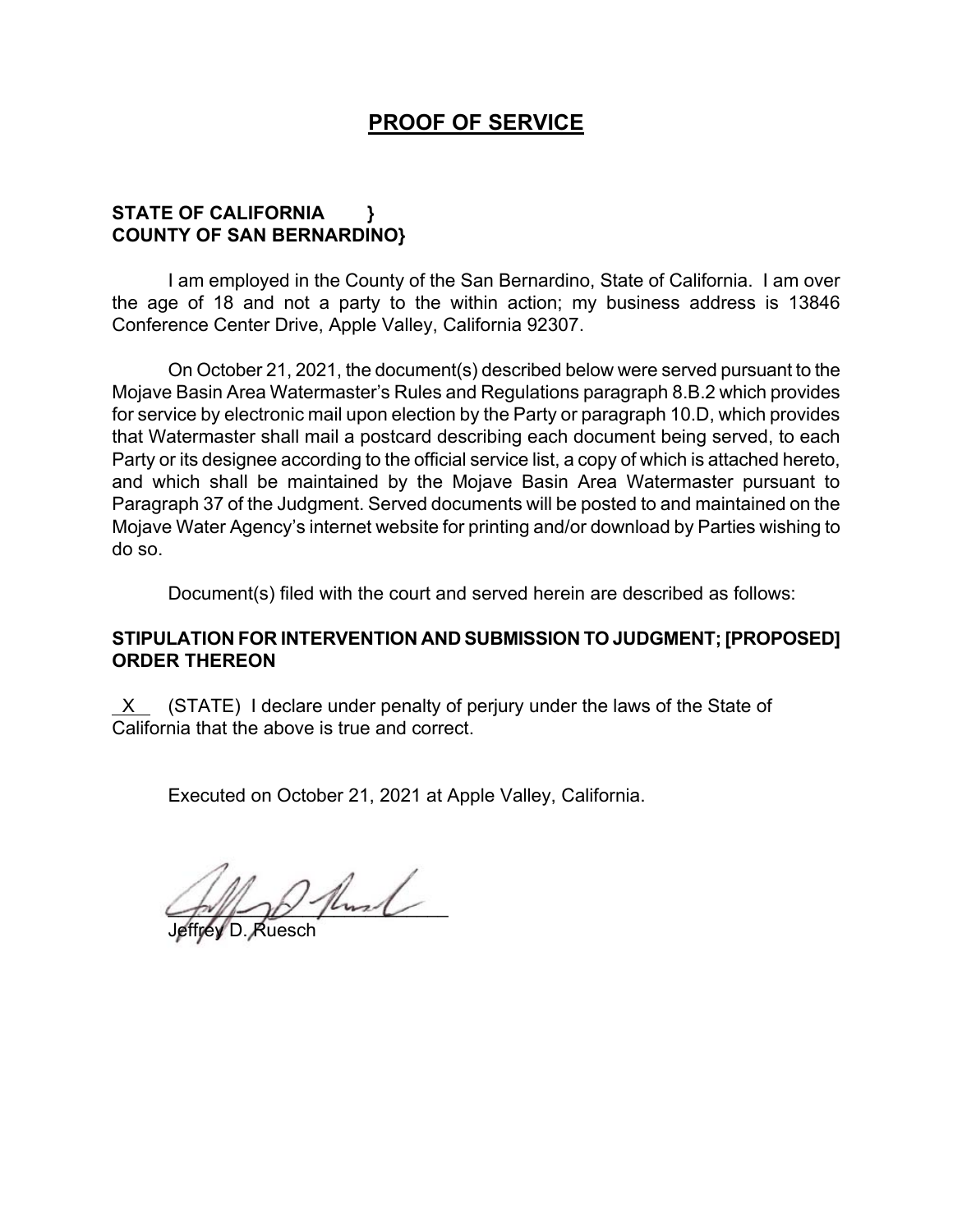

# **eSubmit – Document Submission Portal**

**Delivery Confirmation**

| <b>Submission ID</b>                                                                                                                                                                                 |                   |                         |                             | <b>Date Received</b> |                  |                       |            |  |  |  |  |
|------------------------------------------------------------------------------------------------------------------------------------------------------------------------------------------------------|-------------------|-------------------------|-----------------------------|----------------------|------------------|-----------------------|------------|--|--|--|--|
| 10967981                                                                                                                                                                                             |                   | 10/21/2021 9:19:08 AM   |                             |                      |                  |                       |            |  |  |  |  |
| <b>First Name</b>                                                                                                                                                                                    |                   | <b>Middle Name</b>      |                             |                      | <b>Last Name</b> |                       |            |  |  |  |  |
| William                                                                                                                                                                                              |                   | J                       |                             |                      | <b>Brunick</b>   |                       |            |  |  |  |  |
| <b>Street Address</b>                                                                                                                                                                                |                   | <b>City</b>             |                             |                      |                  | <b>State</b>          | <b>Zip</b> |  |  |  |  |
| 1839 Commercenter West, P.O. Box 13130                                                                                                                                                               |                   | San Bernardino          |                             |                      |                  | CA                    | 92423      |  |  |  |  |
| <b>Phone Number</b>                                                                                                                                                                                  | <b>Fax Number</b> | <b>Company / Agency</b> |                             |                      |                  |                       |            |  |  |  |  |
| (909) 889-8301                                                                                                                                                                                       |                   |                         | Brunick McElhaney & Kennedy |                      |                  |                       |            |  |  |  |  |
| <b>Email Address</b>                                                                                                                                                                                 |                   |                         |                             |                      |                  |                       |            |  |  |  |  |
| jquihuis@bmklawplc.com                                                                                                                                                                               |                   |                         |                             |                      |                  |                       |            |  |  |  |  |
| <b>New Case</b>                                                                                                                                                                                      |                   | <b>Case Number</b>      |                             | <b>Case Type</b>     |                  | <b>Court Location</b> |            |  |  |  |  |
| <b>No</b>                                                                                                                                                                                            | 208568            |                         |                             | Civil                |                  | Riverside             |            |  |  |  |  |
| <b>Fee Waiver or Other Exemption</b>                                                                                                                                                                 |                   |                         |                             |                      |                  |                       |            |  |  |  |  |
| None                                                                                                                                                                                                 |                   |                         |                             |                      |                  |                       |            |  |  |  |  |
| <b>Filing as an Attorney</b>                                                                                                                                                                         |                   | <b>Bar Number</b>       |                             | <b>Attorney for</b>  |                  |                       |            |  |  |  |  |
| Yes                                                                                                                                                                                                  |                   | 46289                   |                             | Mojave Water Agency  |                  |                       |            |  |  |  |  |
| <b>Documents</b>                                                                                                                                                                                     |                   |                         |                             |                      |                  |                       |            |  |  |  |  |
| Stipulation For Intervention and Submission To Judgment; [Proposed] Order Thereon<br>1                                                                                                               |                   |                         |                             |                      |                  |                       |            |  |  |  |  |
| <b>Notes / Special Instructions</b>                                                                                                                                                                  |                   |                         |                             |                      |                  |                       |            |  |  |  |  |
|                                                                                                                                                                                                      |                   |                         |                             |                      |                  |                       |            |  |  |  |  |
|                                                                                                                                                                                                      |                   |                         |                             |                      |                  |                       |            |  |  |  |  |
| IMPORTANT: This document serves as a confirmation of delivery only and the submitted documents have not<br>yet been processed and/or filed by the Superior Court of California, County of Riverside. |                   |                         |                             |                      |                  |                       |            |  |  |  |  |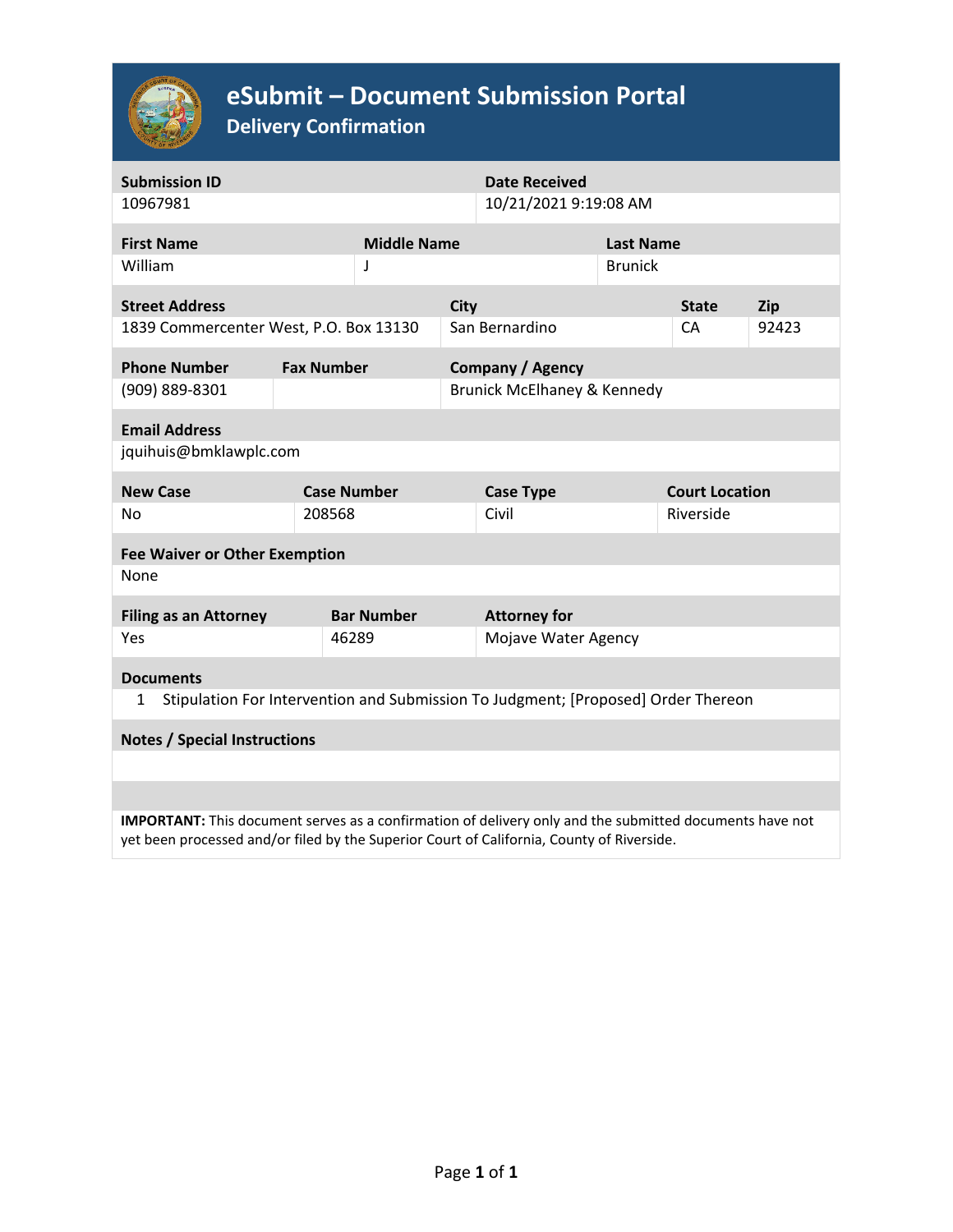35250 Yermo, LLC 11273 Palms Blvd., Ste. D. Los Angeles, CA 90066-2122 Attn: Roberto Munoz

Ades, John and Devon (via email) (adesdevon@gmail.com)

Ahn Revocable Living Trust (via email) P. O. Box 45 Apple Valley, CA 92307-0001 Attn: Chun Soo and Wha Ja Ahn<br>(chunsooahn@naver.com)

Ahn, Chun Soo and Wha Ja (via email) P. O. Box 45 Apple Valley, CA 92307-0001 Attn: Chun Soo Ahn (chunsooahn@naver.com) Ake, Charles J. and Marjorie M.

American States Water Company 160 Via Verde, Ste. 100 San Dimas, CA 91773-5121 Attn: Ana Chavez **Anderson, Ross C.** and Betty J.

Apple Valley Heights County Water District P. O. Box 938 Apple Valley, CA 92308-0938 Attn: Matthew Patterson

Apple Valley, Town Of 14955 Dale Evans Parkway Apple Valley, CA 92307-3061 Attn: Tina Kuhns Archibek, Eric

Atchison, Topeka, Santa Fe Railway Company (via email) 2650 Lou Menk Drive, MOB-2 Fort Worth, TX 76131-2825 Attn: Blaine Bilderback (Blaine.Bilderback@bnsf.com)

Bar H Mutual Water Company (via email) P. O. Box 844 Lucerne Valley, CA 92356-0844 Attn: Daniel Shaw (barhwater@gmail.com) Barber, James B.

Baron, Susan and Palmer, Curtis 141 Road 2390 Aztec, NM 87410-9322 Attn: Curtis Palmer

Abshire, David V. P. O. Box # 2059 Lucerne Valley, CA 92356-2059 Attn: John McCallum

Aerochem, Inc. (via email) 4001 El Mirage Rd. Adelanto, CA 92301-9489 Attn: Pedro Dumaua (pdumaua@ducommun.com)

Ahn Revocable Trust (via email) 29775 Hunter Road Murrieta, CA 92563-6710 Attn: Simon Ahn (ssahn58@gmail.com)

2301 Muriel Drive, Apt. 67 Barstow, CA 92311-6757

13853 Oakmont Dr. Victorville, CA 92395-4832

Apple Valley Unified School District 12555 Navajo Road Apple Valley, CA 92308-7256 Attn: Mathew Schulenberg

41717 Silver Valley Road Newberry Springs, CA 92365-9517

Avila, Angel and Evalia 1523 S. Visalia

43774 Cottonwood Road Newberry Springs, CA 92365

Barstow, City of (via email) 220 East Mountain View Street -Suite A Barstow, CA 92311 Attn: Jennifer Riley (hriley@barstowca.org) Adelanto, City Of 11600 Air Expressway Adelanto, CA 92301-1914 Attn: Daniel Best

Agcon, Inc. (via email) 17671 Bear Valley Road Hesperia, CA 92345-4902 Attn: Lori Clifton (lclifton@robarenterprises.com)

Ahn, Chun Soo and David (via email) 19130 San Jacinto Way Apple Valley, CA 92308-6748 Attn: David Ahn (davidahnmd@gmail.com, chunsooahn@naver.com)

America United Development, LLC (via email) 19625 Shelyn Drive Rowland Heights, CA 91748-3246 Attn: Paul Tsai (paul@ezzlife.com)

Apple Valley Foothill County Water District (via email) 22545 Del Oro Road Apple Valley, CA 92308-8206 Attn: Daniel B. Smith (avfcwd@gmail.com)

Apple Valley View Mutual Water Company P. O. Box 3680 Apple Valley, CA 92307-0072 Attn: Emely and Joe Saltmeris

Atchison, Topeka, Santa Fe Railway Company 2301 Lou Menk Drive, GOB-3W Fort Worth, TX 76131-2825 Attn: Blaine Bilderback

Compton, CA 90220-3946 Bailey 2007 Living Revocable Trust, Sheré R. (via email) 10428 National Blvd Los Angeles, CA 90034-4664 Attn: Sheré R. Bailey (LegalPeopleService@gmail.com)

> Bar-Len Mutual Water Company (via email) P. O. Box 77 Barstow, CA 92312-0077 Attn: Casey Slusser (barlenwater@hotmail.com; casey.slusser@gmail.com)

Bass Trust, Newton T. 14924 Chamber Lane Apple Valley, CA 92307-4912 Attn: Barbara Davison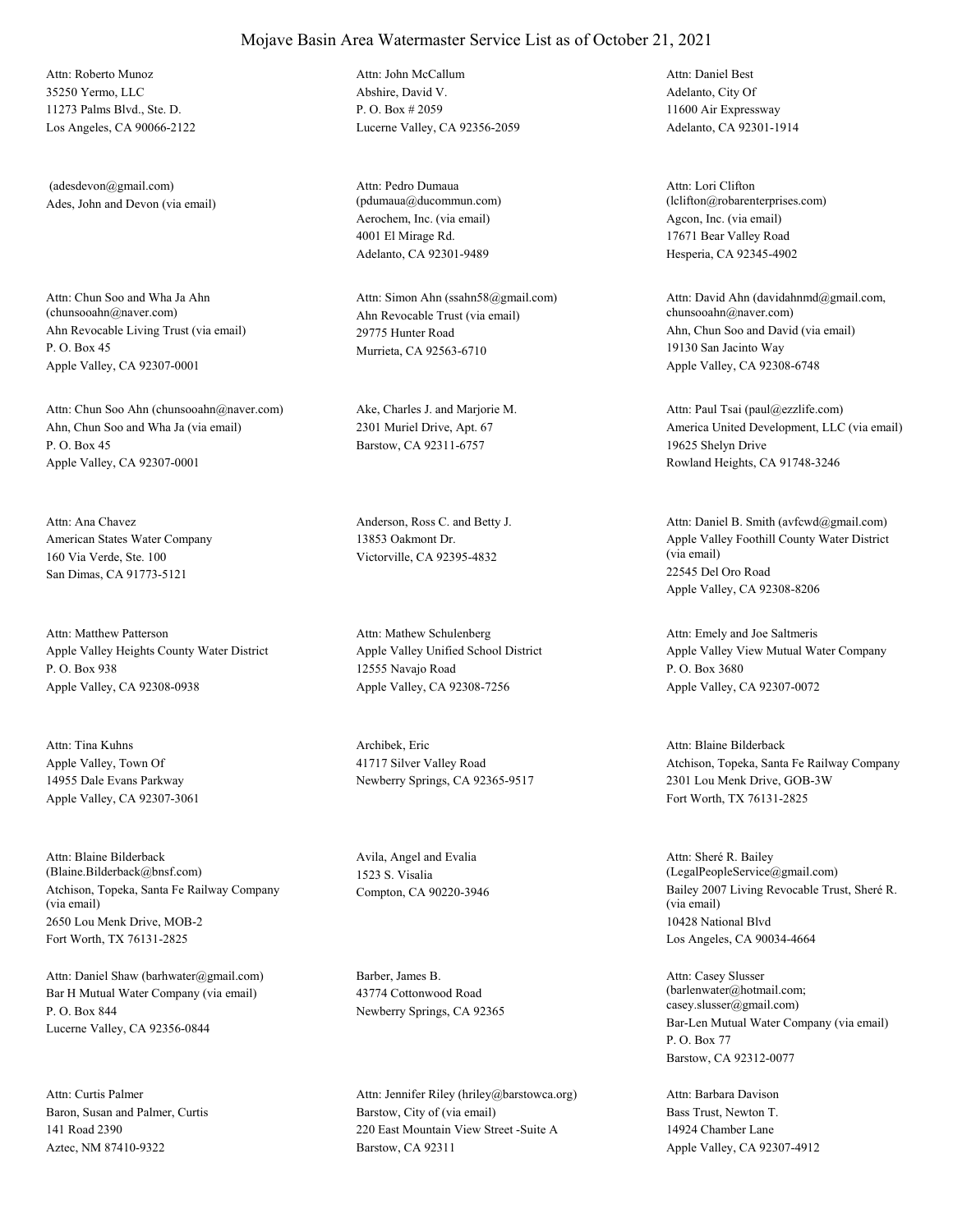Bastianon Revocable Trust 9484 Iroquois Rd. Apple Valley, CA 92308-9151 Attn: Remo E. Bastianon

Bell, Charles H. Trust dated March 7, 2014 (via email) P. O. Box 193 Lucerne Valley, CA 92356-0193 Attn: Chuck Bell (chuckb@sisp.net) Best, Byron L.

Box, Geary S. and Laura P. O. Box 402564 Hesperia, CA 92340-2564

Brown, Jennifer 10001 Choiceana Ave. Hesperia, CA 92345

Bubier, Diane Gail (via email) 46263 Bedford Rd. Newberry Springs, CA 92365-9819 (bubierbear@msn.com)

Bush, Kevin (via email) 7768 Sterling Ave. San Bernardino, CA 92410-4741 (kjbco@yahoo.com)

CalMat Company 405 N. Indian Hill Blvd. Claremont, CA 91711-4614 Attn: Robert W. Bowcock

Camanga, Tony and Marietta 48924 Bedford Rd. Newberry Springs, CA 92365 Attn: Tony Camanga

Casa Colina Foundation P.O. Box 1760 Lucerne Valley, CA 92356 Attn: Kevin Mangold

Beinschroth Family Trust (via email) 18794 Sentenac Apple Valley, CA 92307-5342 Attn: Mike Beinschroth (Beinschroth@gmail.com)

21461 Camino Trebol Lake Forest, CA 92630-2011

Brommer House Trust 9435 Strathmore Lane Riverside, CA 92509-0941 Attn: Marvin Brommer

Bruneau, Karen 19575 Bear Valley Rd. Apple Valley, CA 92308-5104

Budget Finance Company 1849 Sawtelle Blvd., Ste. 700 Los Angeles, CA 90025-7012 Attn: Noah Furie Bunnell, Dick

Calico Lakes Homeowners Association (via email) 11860 Pierce Street, Suite 100 Riverside, CA 92505-5178 Attn: Shanna Ghale (shanna.ghale@associa.us)

CalPortland Company - Agriculture (via email) P. O. Box 146 Oro Grande, CA 92368-0146 Attn: Catalina Fernandez-Moores (cfernadez@calportland.com)

Campbell, M. A. and Dianne 12526 Donegal Way Houston, TX 77047-2810 Attn: Myron Campbell II Carlton, Susan

CDFW - Camp Cady (via email) 4775 Bird Farm Road Chino Hills, CA 91709-3175 Attn: Danielle Stewart (danielle.stewart@wildlife.ca.gov; Richard.Kim@wildlife.ca.gov; Alisa.Ellsworth@wildlife.ca.gov)

Beinschroth, Andy Eric 6719 Deep Creek Road Apple Valley, CA 92308-8711

Borja, Leonil T. and Tital L. 20784 Iris Canyon Road Riverside, CA 92508-

Brown, Bobby G. and Valeria R. 26776 Vista Road Helendale, CA 92342-9789 Attn: Paul Johnson

Bryant, Ian (via email) 15434 Sequoia Avenue - Office Hesperia, CA 92345-1667 (irim@aol.com)

8589 Volga River Circle Fountain Valley, CA 92708-5536

California Department Of Transportation (via email) 464 W. 4th Street San Bernardino, CA 92401-1407 Attn: Michael P. Naze (michael.naze@dot.ca.gov)

CalPortland Company - Oro Grande Plant (via email) P. O. Box 146 Oro Grande, CA 92368-0146 Attn: Catalina Fernandez-Moores (cfernadez@calportland.com)

P.O. Box 193 Yermo, CA 92398-0193

CDFW - Mojave Narrows Regional Park 777 E. Rialto Avenue San Bernardino, CA 92415-1005 Attn: Beahta Davis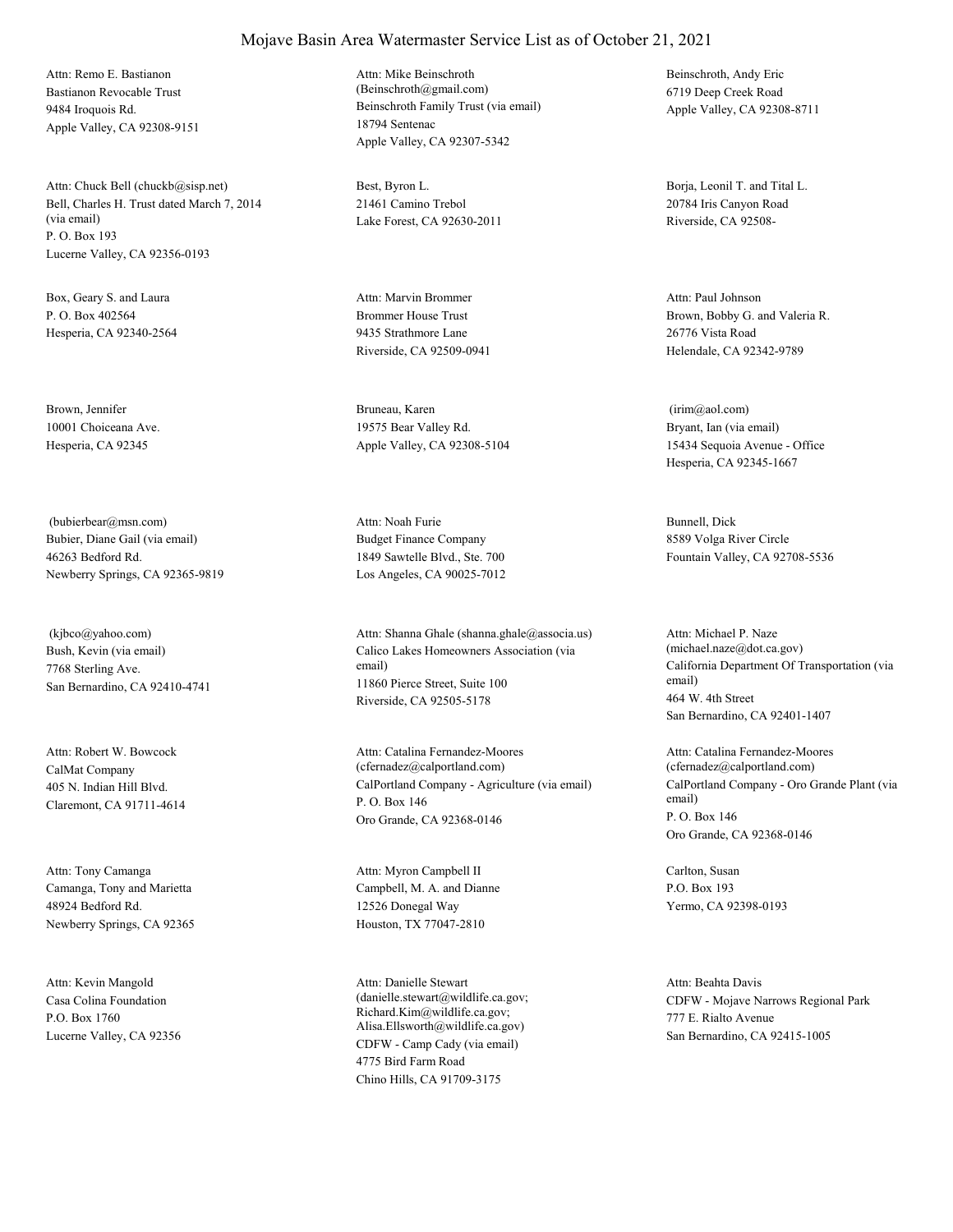CDFW - Mojave River Fish Hatchery (via email) 12550 Jacaranda Avenue Victorville, CA 92395-5183 Attn: Paco Cabral (paco.cabral@wildlife.ca.gov; rebecca.jones@wildlife.ca.gov) Cemex, Inc. (via email)

Chafa, Larry R. and Delinda C. P. O. Box 796 Ronan, MT 59864-0796 Attn: Allene Rozell Cherie Krack

Choi, Yong Il and Joung Ae 34424 Mountain View Road Hinkley, CA 92347-9412

Chung, et al. 11446 Midway Ave. Lucerne Valley, CA 92356-8792 Attn: Hwa-Yong Chung Clark, Arthur

Club View Partners 9903 Santa Monica Blvd., PMB #541 Beverly Hills, CA 90212-1671 Attn: Manoucher Sarbaz Conner, William H.

Corbridge, Linda S. 8743 Vivero St Rancho Cucamonga, CA 91730- Attn: George Starke Cross, Francis and Beverly

Crown Cambria, LLC (via email) 9860 Gidley St. El Monte, CA 91731-1110 Attn: Jay Hooper (jayho123@gmail.com)

Daggett Community Services District (via email) P. O. Box 308 Daggett, CA 92327-0308 Attn: Crystal Romero (daggettcsd@outlook.com; daggettwater427@gmail.com)

Dahlquist, George R. (via email) 8535 Vine Valley Drive Sun Valley, CA 91352- (ron@dadcopowerandlights.com) Darr, James S.

16888 North E. Street Victorville, CA 92394-2999 Attn: Alejandra Silva (alejandrav.silva@cemex.com) Center Water Company

Chamisal Mutual Water Company 1442 El Mirage Road El Mirage, CA 92301-9500 Attn: Mary M Ross

Chong, Joan (via email) 35000 Indian Trail Helendale, CA 92342-9782 (joancksp@hotmail.com) Christison, Joel

P. O. Box 4513 Blue Jay, CA 92317-4513

11535 Mint Canyon Rd. Agua Dulce, CA 91390-4577

156 W 100 N Jerome, ID 83385-5256

Crystal Lakes Property Owners Association P. O. Box 351 Yermo, CA 92398 Attn: Alessia Morris

Daggett Ranch, LLC P. O. Box 112 Daggett, CA 92327-0112 Attn: Steve and Dana Rivett

40716 Highway 395 Boron, CA 93516

P. O. Box 616 Lucerne Valley, CA 92356-0616 Attn: Mary Tarrab

Cheyenne Lake, Inc. (via email) 44658 Valley Center Rd Newberry Springs, CA 92365- Attn: Carl Pugh (cpugh3@aol.com)

P. O. Box 2635 Big River, CA 92242-2635

Clark, Gary and Beth A. 2443 Topanga Dr. Bullhead City, AZ 86442-8464 Attn: Erik Archibek

Contratto, Ersula 21814 Hinkley Road Barstow, CA 92311

Cross, Sharon I. P. O. Box 922 Lucerne Valley, CA 92356

DaCosta, Dean Edward (via email) 32307 Foothill Road Lucerne Valley, CA 92356-8526 (dacostadean@gmail.com)

Daggett Solar Power 3 LLC (via email) 5780 Fleet Street, Suite 130 Carlsbad, CA 92008-4715 Attn: James Kelly (James.Kelly@clearwayenergy.com)

De Jong Family Trust 46561 Fairview Road Newberry Springs, CA 92365-9230 Attn: Alan L. De Jong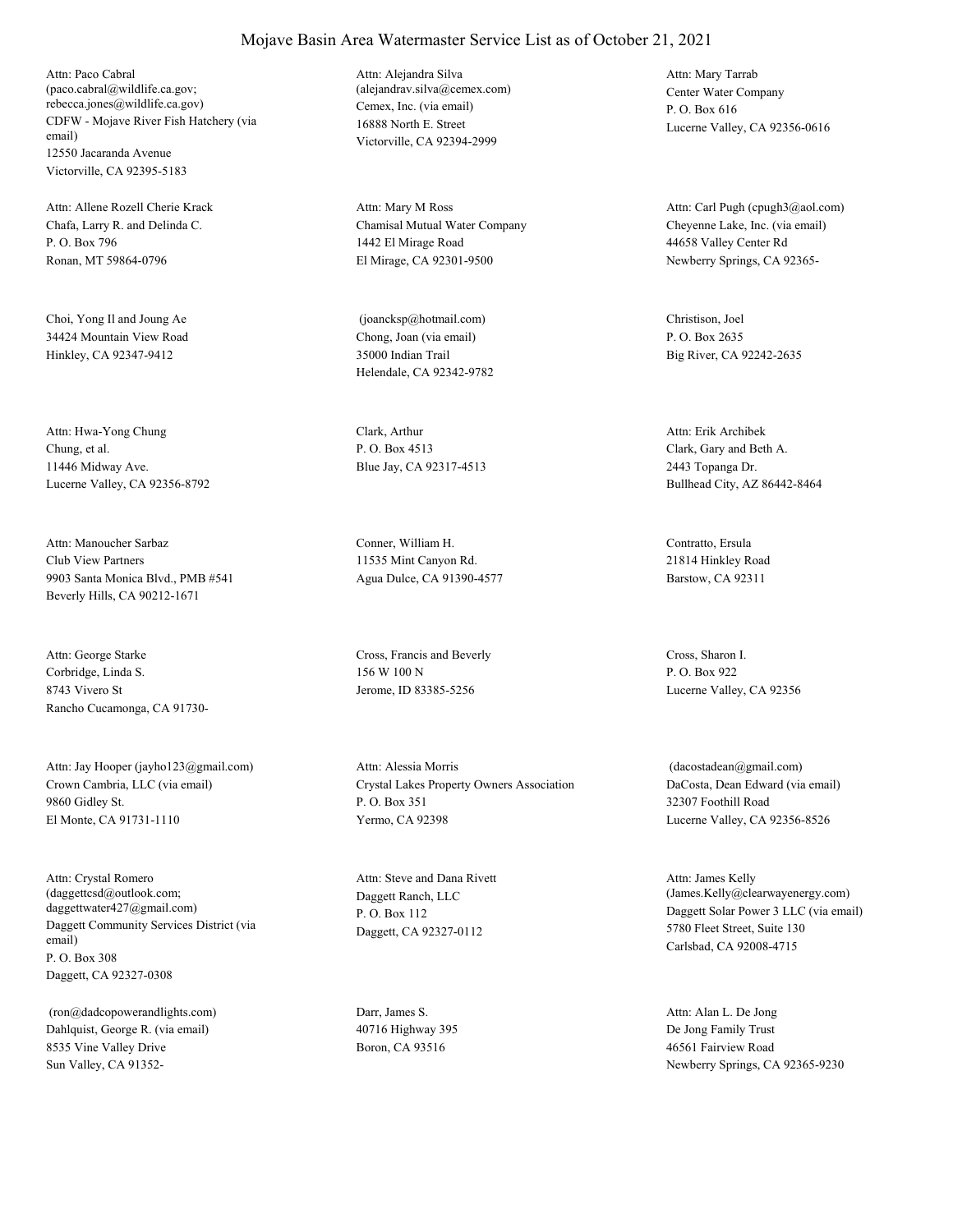Dennison, Quentin D. - Clegg, Frizell and Joke 44579 Temescal Street Newberry Springs, CA 92365 Attn: Randy Wagner

Desert Springs Mutual Water Company P. O. Box 396 Lucerne Valley, CA 92356-0396 Attn: Denise Courtney

Donaldson, Jerry and Beverly 16736 B Road Delta, CO 81416-8501

Douglas, Tina 32462 Clark Road Lucerne Valley, CA 92356- Attn: David Looper Dowell, Leonard

Evert Family Trust (via email) 19201 Parker Circle Villa Park, CA 92861-1302 Attn: Stephanie L. Evert (severt2166@aol.com)

Fejfar, Monica Kay 34080 Ord Street Newberry Springs, CA 92365-9791

Finch, Jenifer (via email) 9797 Lewis Lane Apple Valley, CA 92308-8357 (ropingmom3@yahoo.com)

Fisher Trust, Jerome R. 7603 Hazeltine Van Nuys, CA 91405 Attn: Paul Johnson

Frazier, et al. 8707 Deep Creek Rd Apple Valley, CA 92308- Attn: Martin Frazier

Gabrych, Eugene 2006 Old Highway 395 Fallbrook, CA 92028

Desert Dawn Mutual Water Company P. O. Box 392 Lucerne Valley, CA 92356-0392 Attn: Marie McDaniel

DLW Revocable Trust 13830 Choco Rd. Apple Valley, CA 92307-5525 Attn: Debby Wyatt

Dora Land, Inc. P. O. Box 1405 Apple Valley, CA 92307-0026 Attn: Jeffery Lidman

345 E Carson St. Carson, CA 90745-2709

Eygnor, Robert E. 23032 Bryman Road

Fernandez, Arturo (via email) 28 Calle Fortuna Rancho Santa Margarita, CA 92688-2627 (afc30@yahoo.com) Ferro, Dennis and Norma

First CPA LLC (via email) 10045 Brockway St. El Monte, CA 91733-1107 Attn: Alex and Jerrica Liu (alexliu1950@gmail.com;

Foothill Estates MHP, LLC (via email) 9454 Wilshire Blvd., Ste. 920 Beverly Hills, CA 90212-2925 Attn: Camille Yusufov (Allen@skylinecompany.com) Frates, D. Cole (via email)

Friend, Joseph and Deborah P. O. Box 253 Barstow, CA 92312-0253 Attn: Deborah A. Friend

Gabrych, Eugene 2006 Old Highway 395 Fallbrook, CA 92028-8816 Desert Girlz LLC (via email) 10757 Lincoln Road Lucerne Valley, CA 92356-7 Attn: Zaritsky Penny (pennyzaritsky2000@yahoo.com)

Dolch Living Trust Robert and Judith 4181 Kramer Lane Bellingham, WA 98226-7145 Attn: Judith Dolch-Partridge, Trustee

Dorrance, David W. and Tamela L. 2027 Valleria Court Sugar Land, TX 77479- Attn: David Dorrance

Evenson, Edwin H. and Joycelaine C. P. O. Box 66 Oro Grande, CA 92368-0066

Oro Grande, CA 92368-9642 Federal Bureau of Prisons, Victorville (via email) P. O. Box 5400 Adelanto, CA 92301-5400 Attn: David Dittenmore (d2dittemore@bop.gov)

> 1311 1st Ave. N Jacksonville Beach, FL 32250-3512

alexroseanneliu@yahoo.com) Fischer Revocable Living Trust (via email) 1372 West 26th St. San Bernardino, CA 92405-3029 Attn: Carl Fischer (carlsfischer@hotmail.com; fischer@fischercompanies.com)

> 113 S La Brea Ave., 3rd Floor Los Angeles, CA 90036-2998 (cfrates@renewablegroup.com)

Fundamental Christian Endeavors, Inc. (via email) 49191 Cherokee Road Newberry Springs, CA 92365 Attn: Mark Asay (bettybrock@ironwood.org; waltbrock@ironwood.org)

Gabrych, Eugene 34650 Minneola Rd Newberry Springs, CA 92365- Attn: Mitch Hammack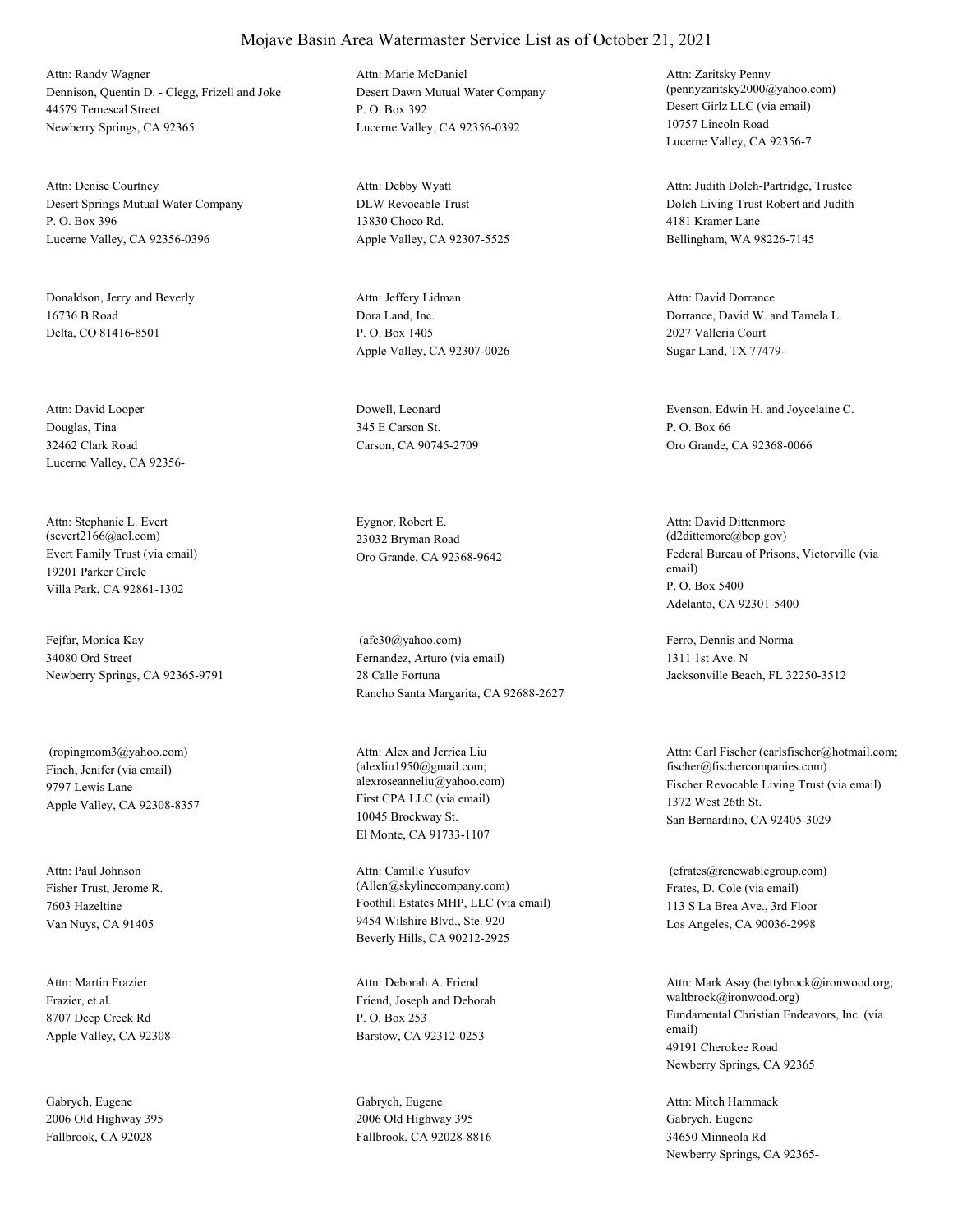Gaeta, Miguel and Maria 9366 Joshua Avenue Lucerne Valley, CA 92356-8273

Garcia, Daniel 9773 Summerhill Rd. Alta Loma, CA 91737-1668

Gayjikian, Samuel and Hazel 34534 Granite Road Lucerne Valley, CA 92356- Attn: Brent Peterson

Gordon Acres Water Company P. O. Box 1035 Lucerne Valley, CA 92356-1035 Attn: Gina Pellegrini Gray, George F. and Betty E.

Grill, Nicholas P. and Millie D. (via email) P. O. Box 306 Hinkley, CA 92347-0306 Attn: Nick Grill (terawatt@juno.com) Gubler, Hans

Gutierrez, Jose and Gloria 24116 Santa Fe

Hamilton Family Trust 19945 Round Up Way Apple Valley, CA 92308-8338 Attn: Doug and Cheryl Hamilton

Hanson Aggregates WRP, Inc. (via email) P. O. Box 1115 Corona, CA 92878-1115 Attn: Matt Wood (Matt.Wood@Hanson.com)

Harper Lake Company VIII (via email) 43880 Harper Lake Road Hinkley, CA 92347 Attn: Neal Davies (NDavies@terra-gen.com) Harter, Joe and Sue

Haskins, James J. 11352 Hesperia Road, #2 Hesperia, CA 92345-2165 Gaeta, Trinidad 10551 Dallas Avenue Lucerne Valley, CA 92356 Attn: Jay Storer

Gardena Mission Church, Inc. P. O. Box 304 Lucerne Valley, CA 92356-0304 Attn: Sang Hwal Kim Garg, Om P.

GenOn California South, LP (via email) P. O. Box 337 Daggett, CA 92327-0337 Attn: Jeffrey Edwards (jeffrey.edwards@genon.com)

975 Bryant Calimesa, CA 92320-1301

P. O. Box 3100

Hinkley, CA 92347 Haas, Bryan C. and Hinkle, Mary H. (via email) 14730 Tigertail Road Apple Valley, CA 92307-5249 Attn: Bryan C. Haas and Mary H. Hinkle (resrvc4you@aol.com) Hackbarth, Edward E. (via email)

> Handrinos, Nicole A. 1140 Parkdale Rd. Adelanto, CA 92301-9308 Attn: William Handrinos

Hareson, Nicholas and Mary 1737 Anza Avenue Vista, CA 92084-3236 Attn: Mary Jane Hareson

10902 Swan Lake Road Klamath Falls, OR 97603-9676

Hass, Pauline L. P. O. Box 273

Gaines Family Trust, Jack and Mary (via email) 8225 Marina Pacifica Drive N. Long Beach, CA 90803-7006 Attn: Bruce Gaines (bgaines4@verizon.net)

358 Chorus Irvine, CA 92618-1414

Golden State Water Company (via email) 160 Via Verde, Ste. 100 San Dimas, CA 91773-5121 Attn: Nereida Gonzalez (ana.chavez@gswater.com, Nereida.Gonzalez@gswater.com)

Green Acres Estates P. O. Box 29 Apple Valley, CA 92307-0001 Attn: Brian E. Bolin

Landers, CA 92285 Gulbranson, Merlin (via email) 511 Minnesota Ave W Gilbert, MN 55741- Attn: Tamara J Skoglund (TamaraMcKenzie@aol.com)

> 293 Winfield Circle Corona, CA 92880-6943 (hackbarthco@sbcglobal.net)

Hanify, Michael D., dba - White Bear Ranch PO BOX 1021 Yermo, CA 92398-1021 Attn: Donald F. Hanify

Harmsen Family Trust (via email) 23920 Community Blvd. Hinkley, CA 92347-9721 Attn: Kenny Harmsen (harmsencow@aol.com)

Harvey, Lisa M. (via email) P. O. Box 1187 Lucerne Valley, CA 92356- (harveyl.92356@gmail.com)

Newberry Springs, CA 92365- Helendale Community Services District (via email) P. O. Box 359 Helendale, CA 92342-0359 Attn: Craig Carlson (kcox@helendalecsd.org; ccarlson@helendalecsd.org)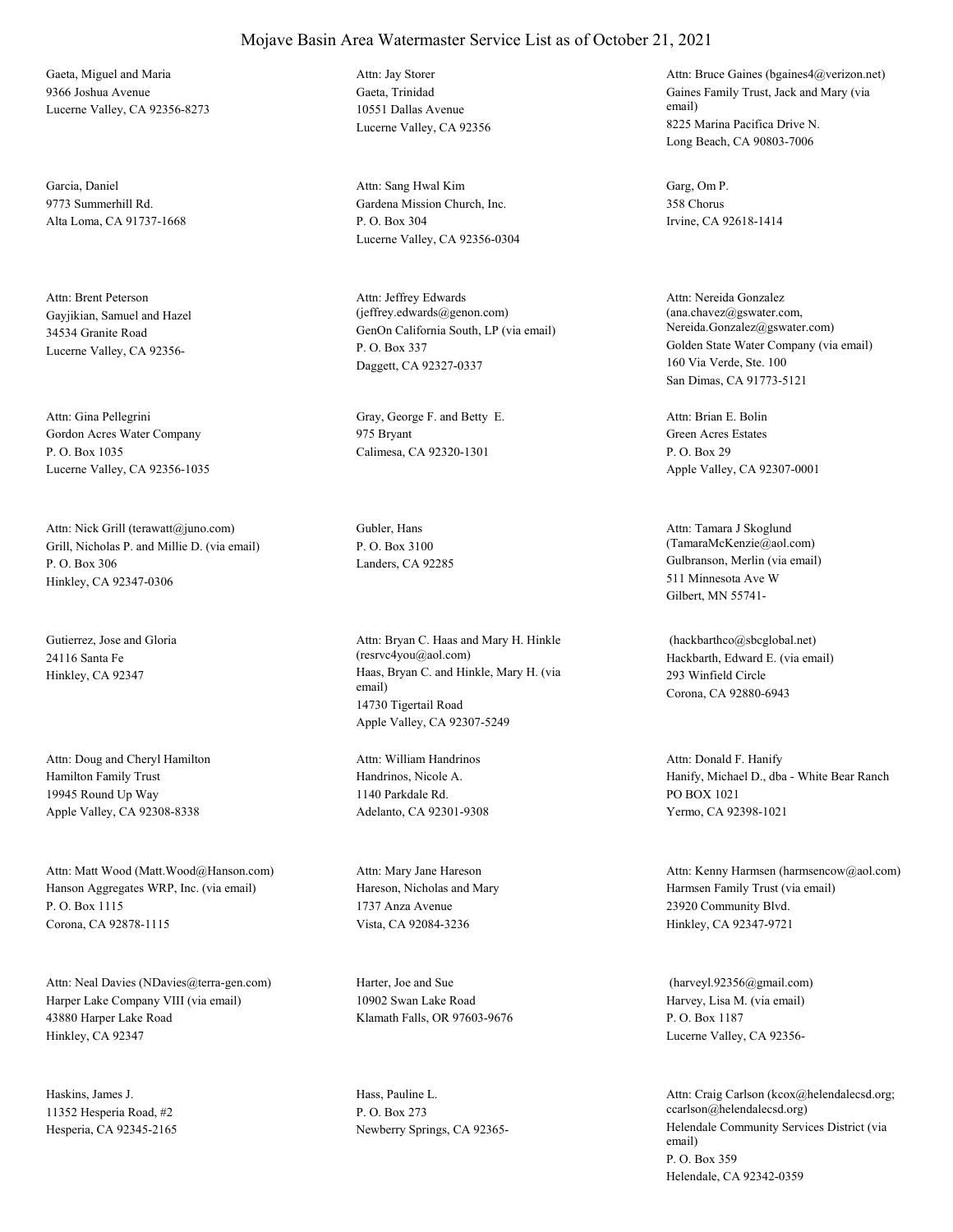Helendale School District P. O. Box 249 Helendale, CA 92342-0249 Attn: Joshua Behnke

Hert, Scott P. O. Box 590

Hesperia Water District (via email) 9700 7th Avenue Hesperia, CA 92345-3493 Attn: Jeremy McDonald (jmcdonald@cityofhesperia.us)

Hi Desert Mutual Water Company 23667 Gazana Street Barstow, CA 92311 Attn: Lisset Sardeson

Hi-Grade Materials Company (via email) 17671 Bear Valley Road Hesperia, CA 92345-4902 Attn: Lori Clifton (lclifton@robarenterprises.com) Hilarides 1998 Revocable Family Trust

Hitchin Lucerne, Inc. P. O. Box 749 Lucerne Valley, CA 92356-0749 Attn: Mary Thomas Ho, Ting-Seng and Ah-Git

Holway Jeffrey R and Patricia Gage (via email) 1401 Wewatta St. #1105 Denver, CO 80202-1348 Attn: Jeffrey R Holway and Patricia Gage (patricia.gage@yahoo.com)

Hong, Paul B. and May P. O. Box #1432 Covina, CA 91722-0432 Attn: Paul Hong

Horton's Children's Trust 47716 Fairview Road Newberry Springs, CA 92365-9258 Attn: Gretchen Horton

Huerta, Hector P. O. Box 2190 Temecula, CA 92593-2190 Attn: John Driscoll

#### Mojave Basin Area Watermaster Service List as of October 21, 2021

Hendley, Rick and Barbara P. O. Box 972 Yermo, CA 92398-0972 Attn: Jeff Gallistel Hensley, Mark P.

Lucerne Valley, CA 92356-0590 Hesperia - Golf Course, City of (via email) 9700 Seventh Avenue Hesperia, CA 92345-3493 Attn: Jeremy McDonald (jmcdonald@cityofhesperia.us)

> Hesperia, City of (via email) 9700 Seventh Avenue Hesperia, CA 92345-3493 Attn: Jeremy McDonald<br>(tsouza@cityofhesperia.us)

Hiett, Harry L. (via email) P. O. Box 272 Daggett, CA 92327-0272 (leehiett@hotmail.com)

37404 Harvard Road Newberry Springs, CA 92365 Attn: Frank Hilarides

P.O. Box 20001 Bakersfield, CA 93390-0001

Holway, Jeffrey R 1401 Wewatta St. #1105 Denver, CO 80202-1348

Hood Family Trust 2142 W Paseo Del Mar San Pedro, CA 90732-4557 Attn: Sandra D. Hood

Howard, et al. P. O. Box 5528 Mt. Carmel, UT 84755-5528 Attn: Norman A. Howard

Hunt, Connie (via email) 39392 Burnside Loop Astoria, OR 97103-8248 (hunt5089@outlook.com) 35523 Mountain View Rd Hinkley, CA 92347-9613

Hesperia Venture I, LLC (via email) 10 Western Road Wheatland, WY 82201-8936 Attn: Janie Martines (janiemartines@gmail.com)

Hettinga Revocable Trust (via email) 14651 South Grove Ave. Ontario, CA 91762-7704 Attn: Patricia Mohr (ghd123@earthlink.net)

High Desert Associates, Inc. 405 North Indian Hill Blvd. Claremont, CA 91711-4614 Attn: Robert W. Bowcock

Hill Family Trust and Hill's Ranch, Inc. (via email) 84 Dewey Street Ashland, OR 97520- Attn: Katherine Hill (Khill9@comcast.net)

Hollister, Robert H. and Ruth M. 2832 Buendia Mission Viejo, CA 92691- Attn: Joan Rohrer

Holy Heavenly Lake, LLC 1261 S. Lincoln Ave. Monterey Park, CA 91755-5017 Attn: Katherine K Hsu

Horton, John 47716 Fairview Road Newberry Springs, CA 92365-9258 Attn: Gretchen Horton

Hubbard, Ester and Mizuno, Arlean 47722 Kiloran St. Newberry Springs, CA 92365-9529 Attn: Ester Hubbard

Hunt, Ralph M. and Lillian F. P. O. Box 603 Yermo, CA 92398-0603 Attn: Ralph Hunt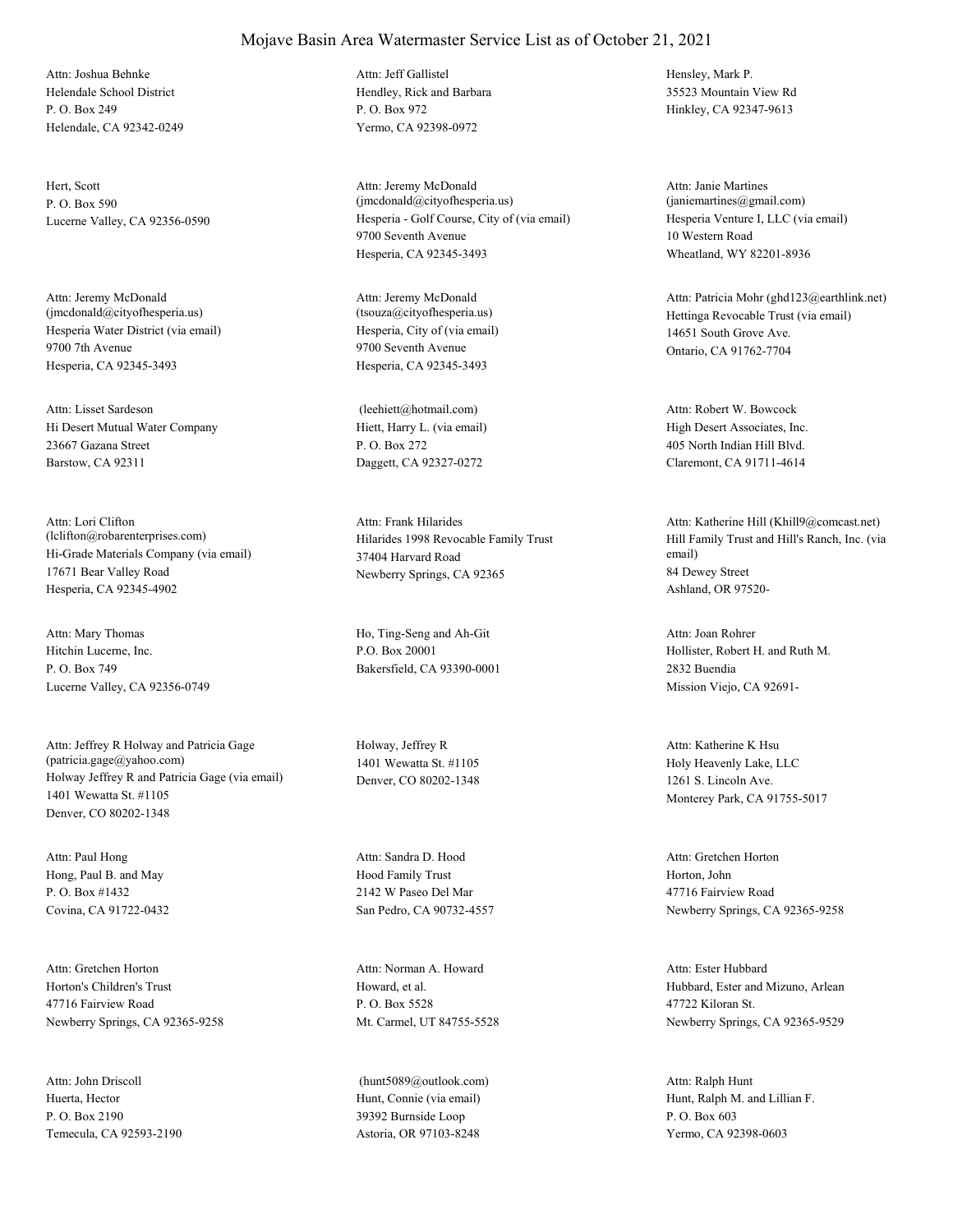Hyatt, James and Brenda (via email) 31726 Fremont Road Newberry Springs, CA 92365 Attn: Daniel and Karen Gray (calivolunteer@verizon.net) Im, Nicholas Nak-Kyun (via email)

Italmood Inc., et. al. (via email) 80 Maple Road Easton, CT 06612-1036 Attn: Sebastian Marzaro (italmood@aol.com)

Jamboree Housing Corporation (via email) 15940 Stoddard Wells Rd - Office Victorville, CA 92395-2800 Attn: Audrey Goller (linda.rainer@newportpacific.com)

Johnson, Paul (via email) 10456 Deep Creek Road Apple Valley, CA 92308-8330 Attn: Paul Johnson (johnsonfarming@gmail.com)

Jones Trust dated March 16, 2002 (via email) 35424 Old Woman Springs Road Lucerne Valley, CA 92356-7237 Attn: Magdalena Jones (mygoldenbiz9@gmail.com)

Jubilee Mutual Water Company P. O. Box 1016 Lucerne Valley, CA 92356 Attn: Ray Gagné

Kasner Family Limited Partnership (via email) 11584 East End Avenue Chino, CA 91710- Attn: Robert R. Kasner (Robertkasner@aol.com) Kasner, Robert (via email)

Kemp, Robert and Rose 48441 National Trails Highway Newberry Springs, CA 92365

Kim, Joon Ho and Mal Boon Revocable Trust 46561 Fairview Road Newberry Springs, CA 92365-9230 Attn: Alan and Annette De Jong

Koering, Richard and Koering, Donna 40909 Mt. View Newberry Springs, CA 92365-9414 Attn: Richard Koering and Donna Koering Kosharek, John and Joann

P. O. Box 2926 Victorville, CA 92393-2926 Attn: Steve Kim (stevekim1026@gmail.com) Irvin, Bertrand W.

Jackson, James N. Jr Revocable Living Trust 1245 S. Arlington Avenue Los Angeles, CA 90019-3517 Attn: James Jackson Jr.

Jess Ranch Water Company (via email) 906 Old Ranch Road Florissant, CO 80816- Attn: Gary A. Ledford (gleddream@gmail.com)

Johnson, Ronald 1156 Clovis Circle Dammeron Valley, UT 84783-5211

Jones, Joette 81352 Fuchsia Ave. Indio, CA 92201-5329

Juniper Riviera County Water District P. O. Box 386 Apple Valley, CA 92307 Attn: Lee Logsdon

11584 East End Avenue Chino, CA 91710-1555

Kemper Campbell Ranch 10 Kemper Campbell Ranch Road Victorville, CA 92395-3357 Attn: Peggy Shaughnessy Kim, Jin S. and Hyun H.

Kim, Ju Sang (via email) 1225 Crestview Dr Fullerton, CA 92833-2206 (juskim67@yahoo.com) Kim, Seon Ja

P. O. Box 357

P. O. Box 467 Newberry Springs, CA 92365-0467

Jackson, Ray Revocable Trust No. 45801 P.O. Box 8250 Redlands, CA 92375-1450 Attn: Lawrence Dean

Johnson, Carlean 8626 Deep Creek Road Apple Valley, CA 92308

Johnston, Harriet and Johnston, Lawrence W. P. O. Box 401472 Hesperia, CA 92340-1472 Attn: Lawrence W. Johnston

Jordan Family Trust 1650 Silver Saddle Drive Barstow, CA 92311-2057 Attn: Paul Jordan

Karimi, Hooshang 1254 Holmby Ave Los Angeles, CA 90024- Attn: Ash Karimi

 (Robertkasner@aol.com) Katcher, August M. and Marceline 47887 Palo Verde Lane Newberry Springs, CA 92365-9096

> 6 Orange Glen Circle Irvine, CA 92620-1264

34981 Piute Road Newberry Springs, CA 92365-9548

Newberry Springs, CA 92365-0357 Lake Arrowhead Community Services District (via email) P. O. Box 700 Lake Arrowhead, CA 92352-0700 Attn: Catherine Cerri (ccerri@lakearrowheadcsd.com)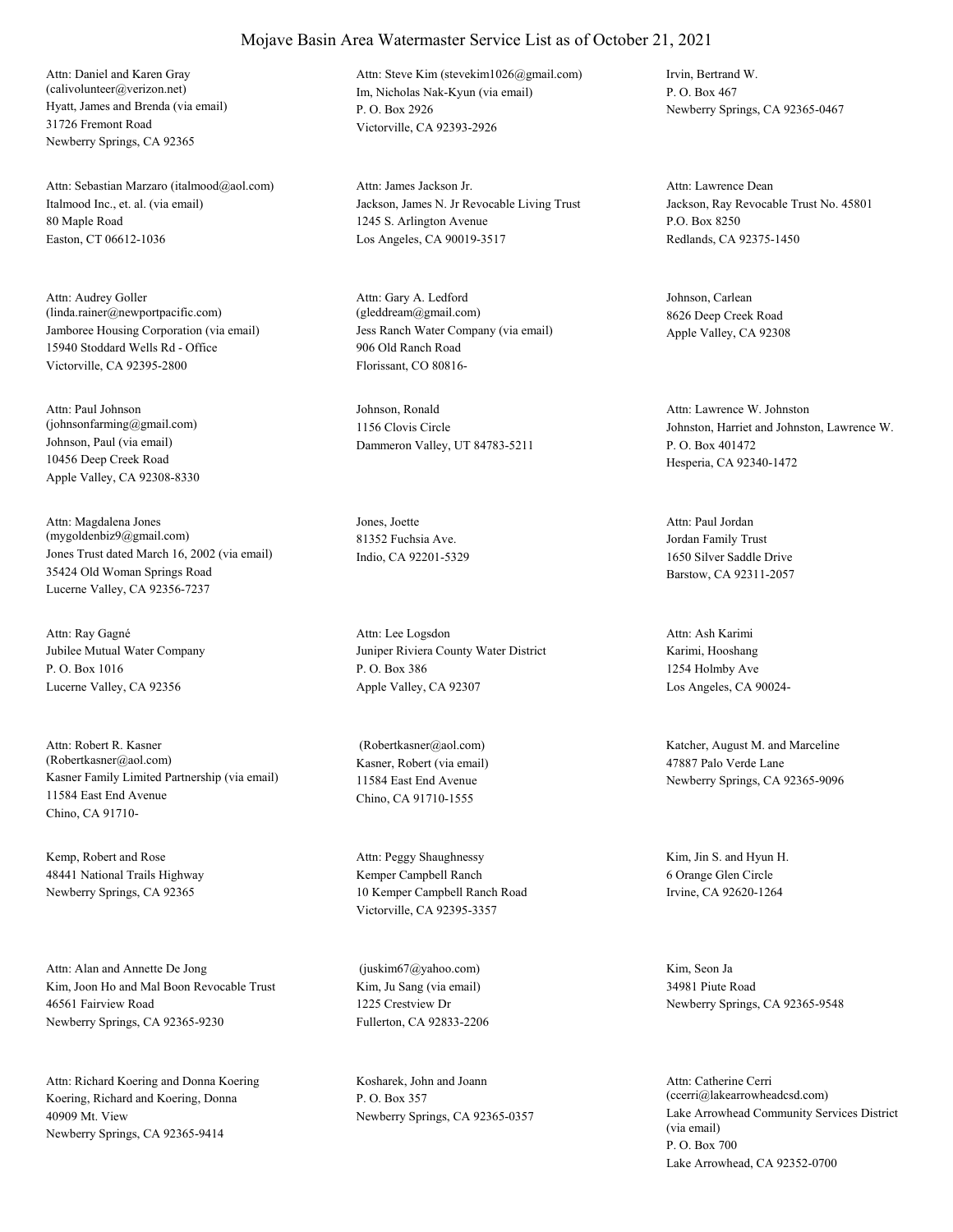Lake Jodie Property Owners Association (via email) 909 Armory Road, #126 Barstow, CA 92311-5460 Attn: Daniel Lindenman (happytiredwaterdog@yahoo.com) Lake Waikiki

Lam, Phillip (via email) 864 Sapphire Court Pomona, CA 91766-5171 (PhillipLam99@Yahoo.com)

Lavanh, et al. 18203 Yucca St. Hesperia, CA 92345- Attn: Vanessa Laosy

Lee, Anna K. and Eshban K. (via email) 11140 Mesquite Ave. Loma Linda, CA 92354-6556 Attn: Anna K. Lee (aklee219@gmail.com) Lee, Doo Hwan

Lee, Vin Jang T. 41717 Silver Valley Road Newberry Springs, CA 92365 Attn: Eric Archibek Lenhert, Ronald and Toni

Liang, Yuan - I and Tzu - Mei Chen 4192 Biscayne St Chino, CA 91710-3196 Attn: Billy Liang

Lo, et al. 119 Peppertree Lane Monrovia, CA 91016-1006 Attn: Mei Li

Lua, Michael T. and Donna S. 18838 Aldridge Place Rowland Heights, CA 91748-4890

Lucerne Vista Mutual Water Company (via email) P. O. Box 677 Lucerne Valley, CA 92356-0677 Attn: Marian Walent (LVVMC677@gmail.com) Luckey 2010 Revocable Trust

230 Hillcrest Drive La Puente, CA 91744-4816 Attn: Nancy Lan

Langley, James (via email) 12277 Apple Valley Road, Ste. #120 Apple Valley, CA 92308-1701

Lawrence, William W. P. O. Box 98 Newberry Springs, CA 92365 Attn: Robert Lawrence Jr. Lawson, Ernest and Barbara

P. O. Box 556 Lucerne Valley, CA 92356-0556

10083 Deep Creek Rd. Apple Valley, CA 92308-8322

Liberty Utilities (Apple Valley Ranchos Water) Corp. (via email) P. O. Box 7005 Apple Valley, CA 92307 Attn: Eric Larsen (eric.larsen@libertyutilities.com; tony.pena@libertyutilities.com)

Lopez, Baltazar 12318 Post Office Rd Lucerne Valley, CA 92356- Attn: Patricia Miranda

Lucerne Valley Mutual Water Company P. O. Box 1311 Lucerne Valley, CA 92356 Attn: Gwen L. Bedics

10967 Kelvington Ln Apple Valley, CA 92308-3647 Attn: Carolyn J. Luckey

Lake Wainani Owners Association (via email) 2812 Walnut Avenue, Suite A Tustin, CA 92780-7053 Attn: c/o J.C. UPMC, Inc (timrohmbuilding@gmail.com)

 (jlangley@kurschgroup.com) Langley, Michael R. and Sharon P. O. Box 524 Yermo, CA 92398-0524

> 20277 Rock Springs Road Apple Valley, CA 92308-8740

Lee, et al., Sepoong and Woo Poong #6 Ensueno East Irvine, CA 92620- Attn: Sepoong & Woo Poong Lee

LHC Alligator, LLC P. O. Box 670 Upland, CA 91785-0670 Attn: Brad Francke

Lin, Kuan Jung and Chung, Der-Bing 2026 Turnball Canyon Hacienda Heights, CA 91745- Attn: James Lin

Low, Dean (via email) 3 Panther Creek Ct. Henderson, NV 89052- (lowgo.dean@gmail.com)

Lucerne Valley Partners 9903 Santa Monica Blvd., PMB #541 Beverly Hills, CA 90212-1671 Attn: Manoucher Sarbaz

M Bird Construction 1613 State Street, Ste. 10 Barstow, CA 92311-4162 Attn: Eugene R. & Vickie R. Bird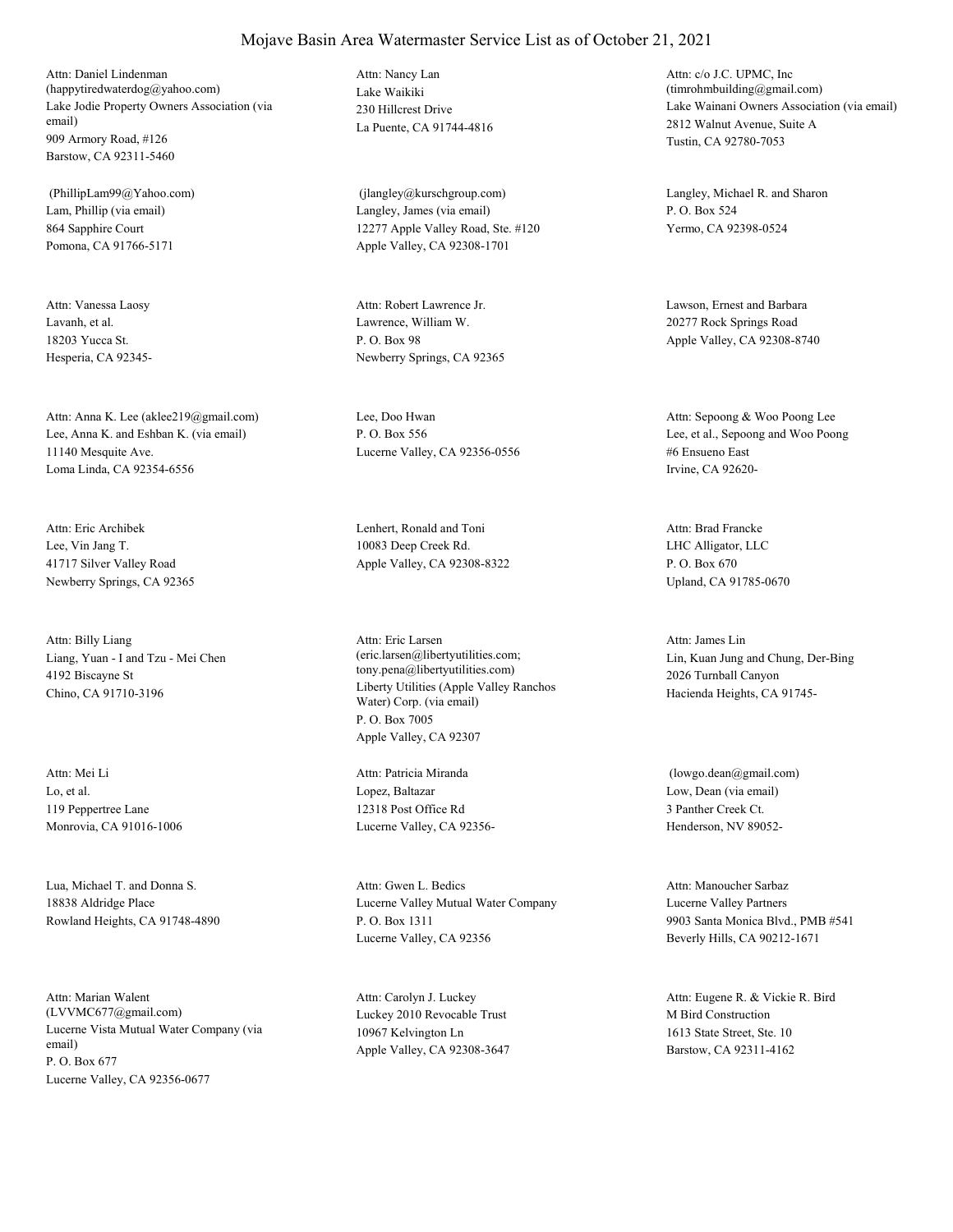M.B. Landscaping and Nursery, Inc. 20300 Figueroa Street Carson, CA 90745-1212 Attn: Maria Martinez

Manning, Sharon S. 19332 Balan Road Rowland Heights, CA 91748-4017 Attn: Jimmy Berry

Marshall, Charles 32455 Lakeview Road Newberry Springs, CA 92365-9482

McKinney, Paula 144 East 72nd Tacoma, WA 98404-1060

Miller Living Trust 7588 San Remo Trail Yucca Valley, CA 92284-9228 Attn: Donna Miller

MLH, LLC (via email) P. O. Box 2611 Apple Valley, CA 92307-0049 Attn: Thomas A. Hrubik (tahgolf@aol.com)

Mojave Water Agency (via email) 13846 Conference Center Drive Apple Valley, CA 92307-4377 Attn: Doug Kerns (tmccarthy@mojavewater.org) Monaco Investment Company

Moss, Lawrence W. and Helen J. 38338 Old Woman Springs Road Spc# 56 Lucerne Valley, CA 92356-8116

Murphy, Jean 46126 Old National Trails Highway Newberry Springs, CA 92365-9025

New Springs Limited Partnership (via email) 4192 Biscayne St. Chino, CA 91710-3196 Attn: Billy Liang (flossdaily@hotmail.com; asaliking@yahoo.com) Newberry Community Services District

Mahioubi, Afsar S. 46622 Fairview Road Newberry Springs, CA 92365 Attn: Robert Saidi

Marcroft, James A. and Joan P. O. Box 519 Newberry Springs, CA 92365 Attn: Allen Marcroft

Martin, Michael D. and Arlene D. 32942 Paseo Mira Flores San Juan Capistrano, CA 92675

Mead Family Trust 31314 Clay River Road Barstow, CA 92311-2057 Attn: Olivia L. Mead

Mitsubishi Cement Corporation (via email) 5808 State Highway 18 Lucerne Valley, CA 92356-8179 Attn: David Rib (drib@mitsubishicement.com)

Mojave Desert Land Trust (via email) P. O. Box 1544 Joshua Tree, CA 92252-0849 Attn: Amy Langston (alangston@mdlt.org)

9903 Santa Monica Blvd., PMB #541 Beverly Hills, CA 90212-1671 Attn: Manoucher Sarbaz

Most Family Trust 23780 Cuyama Road Apple Valley, CA 92307-6723 Attn: Jennie Most

Music, Zajo (via email) 43830 Cottonwood Rd Newberry Springs, CA 92365-8510 (z.music5909@gmail.com)

P. O. Box 206 Newberry Springs, CA 92365-0206 Attn: Jodi Howard

Maloney, Janice P. O. Box 356 Los Gatos, CA 95030-0356 Attn: Nichola Hawes Stein

Mariana Ranchos County Water District (via email) 9600 Manzanita Street Apple Valley, CA 92308-8605 Attn: James M. Hansen, Jr. (gmmrcwd@gmail.com; gm@mrcwd.org)

McCollum, Charles L. 15074 Spruce St Hesperia, CA 92345-2950 Attn: Rod Sexton

Milbrat, Irving H. P. O. Box 487 Newberry Springs, CA 92365-0487 Attn: David I. Milbrat

Mizrahie, et al. 4105 W. Jefferson Blvd. Los Angeles, CA 90048- Attn: Philip Mizrahie

Mojave Solar, LLC (via email) 42134 Harper Lake Road Hinkley, CA 92347-9305 Attn: Maria Elena Lopez (MariaElena.Lopez@atlantica.com)

Morris Trust, Julia V. (via email) 7649 Cypress Dr. Lanexa, VA 23089-9320 Attn: Ken Elliot (Billie@ElliotsPlace.com)

Mulligan, Robert and Inez 35575 Jakobi Street Saint Helens, OR 97051-1194 Attn: Dennis Hills

Navajo Mutual Water Company (via email) 21724 Hercules St. Apple Valley, CA 92308-8490 Attn: James Hansen (gm@marianaranchoscwd.org)

Newberry Springs Recreational Lakes Association (via email) 32935 Dune Road, Space 10 Newberry Springs, CA 92365- Attn: Jeff Gaastra (jeff@weaponsedge.com)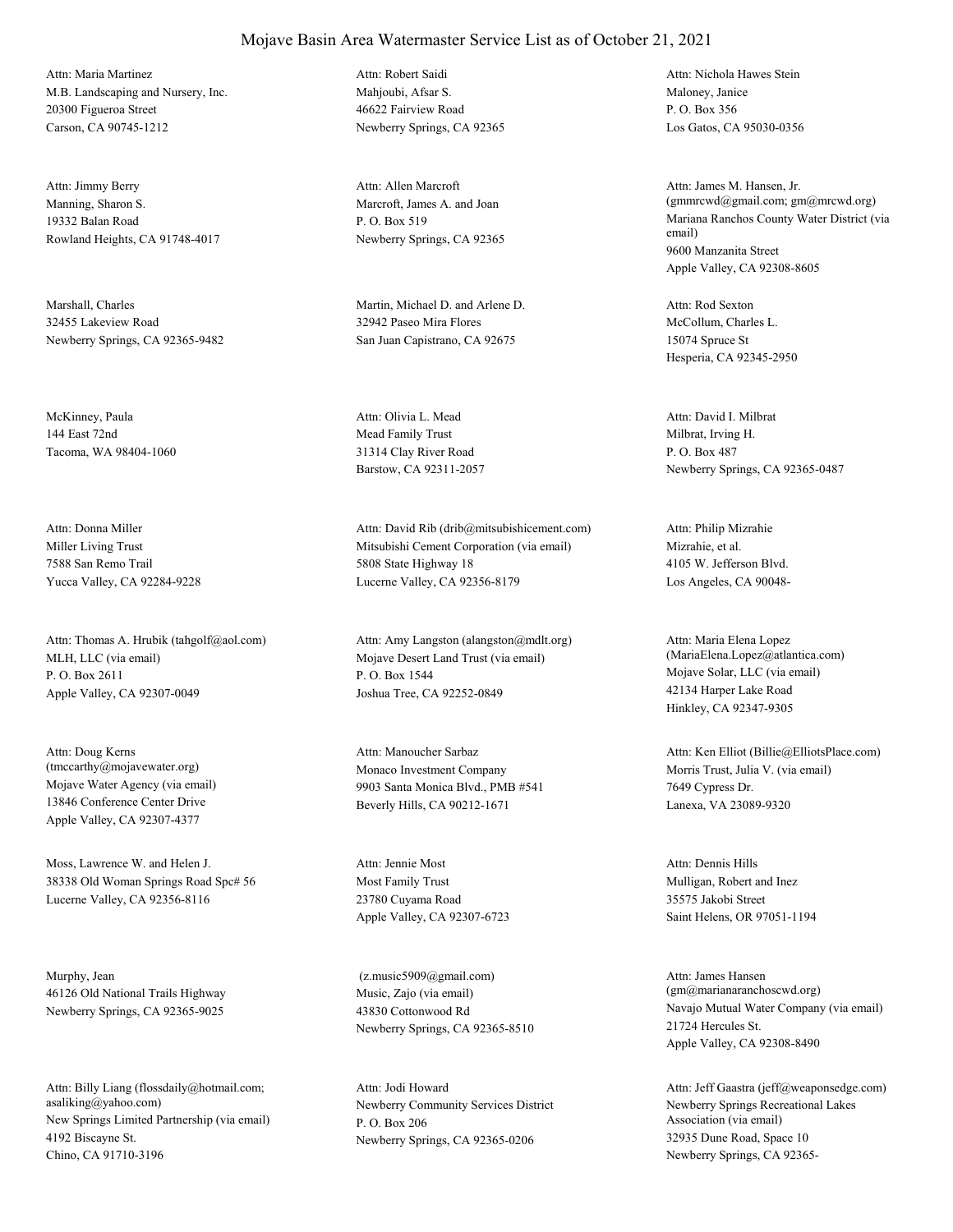Norris Trust, Mary Ann 29611 Exeter Street Lucerne Valley, CA 92356-8261 Attn: Mary Ann Norris

Nunn Family Trust P. O. Box 545 Apple Valley, CA 92307-0010 Attn: Pearl or Gail Nunn

Odessa Water District (via email) 220 E. Mountain View Street, Suite A Barstow, CA 92311-2888 Attn: Kody Tompkins (ktompkins@barstowca.org) Ohai, Reynolds and Dorothy

Oro Grande School District P. O. Box 386 Oro Grande, CA 92368-0386 Attn: Nick Higgs

Pak, Kae Soo and Myong Hui Kang P. O. Box 1835 Lucerne Valley, CA 92356-1835

Pearce, Craig L. 127 Columbus Dr Punxsutawney, PA 15767-1270

Phelan Piñon Hills Community Services District (via email) 4176 Warbler Road Phelan, CA 92371-8819 Attn: Sean Wright (swright@pphcsd.org; dbartz@pphcsd.org; llowrance@pphcsd.org) Poland, John R. and Kathleen A.

Porter, Timothy M. 34673 Little Dirt Road Newberry Springs, CA 92365-9646

Pruett, Andrea P. O. Box 37 Newberry Springs, CA 92365

Rancheritos Mutual Water Company (via email) P. O. Box 348 Apple Valley, CA 92307 Attn: Elizabeth Murena (waterboy7F8@msn.com; etminav@aol.com) NSSLC, Inc. (via email) 9876 Moon River Circle Fountain Valley, CA 92708-7312 Attn: Kenton Eatherton (keatherton@verizon.net)

O. F. D. L., Inc. (via email) 32935 Dune Road, #10 Newberry Springs, CA 92365-9175 Attn: Jeff Gaastra (jeffgaastra@gmail.com; andy@seesmachine.com; bbswift4044@cox.net)

13450 Monte Vista Chino, CA 91710-5149 Attn: Dorothy Ohai

P and H Engineering and Development Corporation 1423 South Beverly Glen Blvd. Apt. A Los Angeles, CA 90024-6171 Attn: Taghi Shoraka

Patino, José 3914 W. 105th Street Inglewood, CA 90303-1815

Perko, Bert K. P. O. Box 762 Yermo, CA 92398-0762

5511 Tenderfoot Drive Fontana, CA 92336-1156 Attn: John Poland Polich, Donna

Precision Investments Services, LLC 791 Price Street, #160 Pismo Beach, CA 93449-2529 Attn: Carin McKay Price, Donald and Ruth

Quakenbush, Samuel R. (via email) 236 Iris Drive Martinsburg, WV 25404-1338 (s\_quakenbush@yahoo.com)

Reed, Mike 9864 Donaldson Road Lucerne Valley, CA 92356-8105 Nuñez, Luis Segundo 9154 Golden Seal Court Hesperia, CA 92345-0197

Oasis World Mission (via email) P. O. Box 45 Apple Valley, CA 92307-0001 Attn: Chun Soo Ahn (chunsooahn@naver.com)

Omya California, Inc. (via email) 7225 Crystal Creek Rd Lucerne Valley, CA 92356-8646 Attn: Craig Maetzold McCullers (craig.maetzold@omya.com)

Pacific Gas and Electric Company (via email) 22999 Community Blvd. Hinkley, CA 92347-9592 Attn: Jessica Bails (J4Dx@pge.com)

Paustell, Joan Beinschroth (via email) 10275 Mockingbird Ave. Apple Valley, CA 92308-8303 (wndrvr@aol.com)

Pettigrew, Dan 285 N Old Hill Road Fallbrook, CA 92028-2571

75 3rd Avenue #4 Chula Vista, CA 91910-1714

933 E. Virginia Way Barstow, CA 92311-4027

Quiros, Fransisco J. and Herrmann, Ronald 35969 Newberry Rd Newberry Springs, CA 92365-9438 Attn: Ron Herrmann

Rhee, Andrew N. (via email) P. O. Box 989 Lucerne Valley, CA 92356-0989 (LucerneJujubeFarm@hotmail.com)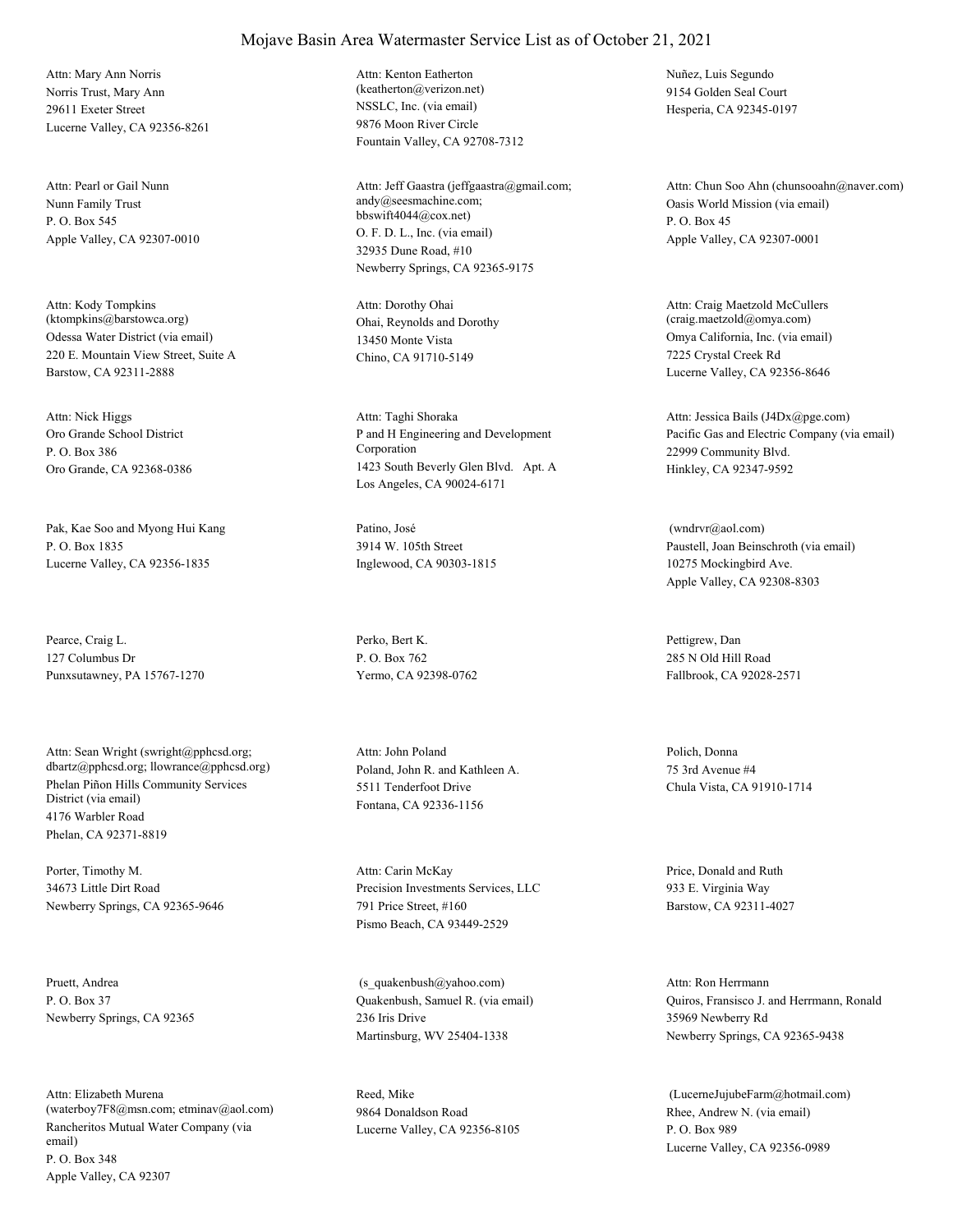Rice, Henry C. and Diana 31823 Fort Cady Rd. Newberry Springs, CA 92365- Attn: Kelly Rice

Rivero, Fidel V. 2600 W Woodlawn Ave San Antonio, TX 78228-5122

Rossi, James L. and Naomi I. 34650 Minneola Rd Newberry Springs, CA 92365-9146 Attn: Mitch Hammack

Ruisch Trust, Dale W. and Nellie H. 10807 Green Valley Road Apple Valley, CA 92308-3690 Attn: Dale W. Ruisch

Saba Family Trust dated July 24, 2018 (via email) 212 Avenida Barcelona San Clemente, CA 92672-5468 Attn: Sara Fortuna (sarajfortuna@gmail.com; fourteengkids@aol.com) Sagabean-Barker, Kanoeolokelani L. (via

Samra, Jagtar S. (via email) 10415 Edgebrook Way Northridge, CA 91326-3952 (BILLU711@Yahoo.com)

San Bernardino County Service Area 29 (via email) 222 W. Hospitality Lane, 2nd Floor (Spec San Bernardino, CA 92415-0450 Attn: Trevor Leja (trevor.leja@sdd.sbcounty.gov)

San Bernardino County Service Area 70J (via email) 222 W. Hospitality Lane, 2nd Floor - SDW San Bernardino, CA 92415-0450 Attn: Jared Beyeler (ssamaras@sdd.sbcounty.gov; jbeyeler@sdd.sbcounty.gov; waterquality@sdd.sbcounty.gov)

Sexton, Rodney A. and Sexton, Derek R. P.O. Box 155 Rim Forest, CA 92378- Attn: Rod Sexton

Rim Properties, A General Partnership 15434 Sequoia Road Hesperia, CA 92345-1667 Attn: Ian Bryant

Rizvi, S.R Ali (via email) 10917 Admirals Bay St. Victorville, CA 92392-4819 (RayRizvi@Yahoo.com)

Royal Way (via email) 11845 Olympic Boulevard, Suite 625 Los Angeles, CA 90064- Attn: John D. Zemanek (jz@zmlawpc.com)

S and B Brothers, LLC 1423 S. Beverly Glen Blvd., Ste. A Los Angeles, CA 90024-6171 Attn: Sherwin Shoraka

email) 42224 Valley Center Rd Newberry Springs, CA 92365 Attn: Kanoe Barker (kanoebarker@yahoo.com) Samples, Bernard D. and Janice E.

San Bernardino Co Barstow - Daggett Airport 777 E. Rialto Ave San Bernardino, CA 92415-1005 Attn: Rebecca Mancha

San Bernardino County Service Area 42 (via email) 222 W. Hospitality Lane, 2nd Floor San Bernardino, CA 92415-0450 Attn: Jared Beyeler (ssamaras@sdd.sbcounty.gov; jbeyeler@sdd.sbcounty.gov; waterquality@sdd.sbcounty.gov)

Scray, Michelle A. Trust (via email) 16869 State Highway 173 Hesperia, CA 92345-9381 Attn: Michelle Scray (mcscray@aol.com)

Sheep Creek Water Company P. O. Box 291820 Phelan, CA 92329-1820 Attn: Chris Cummings Sheng, Jen

Rios, Mariano V. P. O. Box 1864 Barstow, CA 92312-1864 Attn: Josie Rios

Robertson's Ready Mix P.O. Box 3600 Corona, CA 92878-3600 Attn: Jackie McEvoy

Rue Ranch, Inc. P. O. Box 133109 Big Bear Lake, CA 92315-8915 Attn: Sam Marich

S and E 786 Enterprises, LLC (via email) 3300 S. La Cienega Blvd. Los Angeles, CA 90016-3115 Attn: Jafar Rashid (jr123realestate@gmail.com)

33979 Fremont Road Newberry Springs, CA 92365-9136

San Bernardino County - High Desert Detention Center (via email) 222 W. Hospitality Lane, 2nd Floor - SDW San Bernardino, CA 92415-0415 Attn: Jared Beyeler (waterquality@sdd.sbcounty.gov)

San Bernardino County Service Area 64 (via email) 222 W. Hospitality Lane, 2nd Floor - SDW San Bernardino, CA 92415-0450 Attn: Jared Beyeler (ssamaras@sdd.sbcounty.gov; jbeyeler@sdd.sbcounty.gov; waterquality@sdd.sbcounty.gov)

Service Rock Products Corporation (via email) P. O. Box 3600 Corona, CA 92878-3600 Attn: Jackie McEvoy (jackiem@rrmca.com)

5349 S Sir Richard Dr Las Vegas, NV 89110-0100

### Mojave Basin Area Watermaster Service List as of October 21, 2021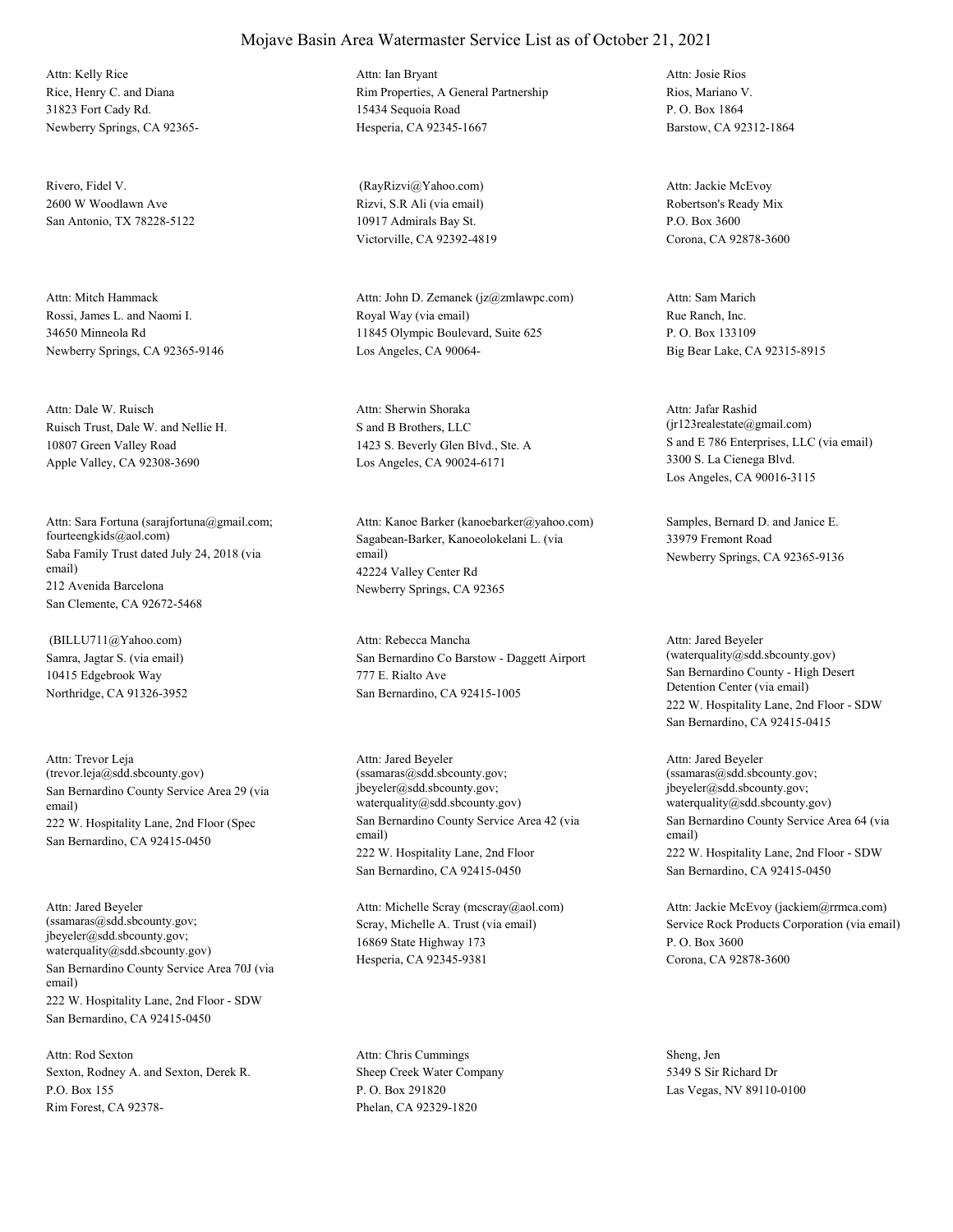Sheppard, Thomas and Gloria (via email) 33571 Fremont Road Newberry Springs, CA 92365-9520 (gloriasheppard14@gmail.com) Short, Jerome E.

Singh, et al. (via email) 4972 Yearling Avenue Irvine, CA 92604-2956 Attn: Nepal Singh (NepalSingh@yahoo.com)

Snowball Development, Inc. (via email) P. O. Box 2926 Victorville, CA 92393-2926 Attn: Steve Kim (stevekim1026@gmail.com)

Southern California Edison Company (via email) 2 Innovation Way, 2nd Floor Pomona, CA 91768-2560 Attn: Erika Clement (Shannon.Oldenburg@SCE.com; erika.clement@sce.com) Specialty Minerals, Inc. (via email)

Spillman, James R. and Nancy J. 12132 Wilshire

St. Antony Coptic Orthodox Monastery P. O. Box 100 Barstow, CA 92311-0100 Attn: Father Joseph

Sudmeier, Glenn W. 14253 Highway 138

Sunray Land Company, LLC (via email) P. O. Box 2576 Boise, ID 83701-2576 Attn: Clenera, LLC (cre.notices@clenera.com)

Tallakson Family Revocable Trust (via email) 11100 Alto Drive Oak View, CA 93022-9535 Attn: Bill and Elizabeth Tallakson (billtallakson@sbcglobal.net)

Thayer, Sharon 35924 Harvard Drive Newberry Springs, CA 92365-9637 P. O. Box 495 Newberry Springs, CA 92365-0495

Smith, Denise dba Amerequine Beauty, Inc P. O. Box 188 Newberry Springs, CA 92365-0188 Attn: Denise Smith Smith, Porter and Anita

Son's Ranch P. O. Box 1767 Lucerne Valley, CA 92356 Attn: Chan Kyun Son

6565 Meridian Road Lucerne Valley, CA 92356-8602 Attn: Joshua Eberhardy (joshua.eberhardy@mineralstech.com)

Lucerne Valley, CA 92356-8834 Spring Valley Lake Association (via email) SVL Box 7001 Victorville, CA 92395-5107 Attn: Eric Miller (emiller@svla.com; alogan@svla.com;) Spring Valley Lake Country Club

> Starke, George A. and Jayne E. (via email) 8743 Vivero Street Rancho Cucamonga, CA 91730-1152 (chiefgs@verizon.net) Storm, Randall

Hesperia, CA 92345-9422 Summit Valley Ranch, LLC (via email) 220 Montgomery Street, Suite PH-10 San Francisco, CA 94104-3433 Attn: Alexandra Lioanag (sandra@halannagroup.com)

> Synagro-WWT, Inc. (dba Nursury Products, LLC) (via email) P. O. Box 1439 Helendale, CA 92342- Attn: Venny Vasquez (lbaroldi@synagro.com)

Tapie, Raymond L. 73270 Desert Greens Dr N Palm Desert, CA 92260-1206

Thomas, Stephen and Lori 4890 Topanga Canyon Bl. Woodland Hills, CA 91364-4229 Attn: Stephen Thomas

Silver Lakes Association P. O. Box 179 Helendale, CA 92342-0179 Attn: Westly Campbell

8443 Torrell Way San Diego, CA 92126-1254

Soppeland Revocable Trust (via email) 15500 W. Sand Street, 2nd Floor Victorville, CA 92392-2931 Attn: Jason Lamoreaux (JL@LamorGroup.com)

Sperry, Wesley P. O. Box 303 Newberry Springs, CA 92365-0303

7070 SVL Box Victorville, CA 92395-5152 Attn: Mitchell Brown

51432 130th Street Byars, OK 74831-7357

Sundown Lakes, Inc. (via email) 2141 Chelsea Road Palos Verdes, CA 90274- Attn: Mark Richardson (mark@richardsonsrv.com)

Szynkowski, Ruth J. 46750 Riverside Rd. Newberry Springs, CA 92365-9738 Attn: Russell Szynkowski

Teisan, Jerry (via email) P. O. Box 2089 Befair, WA 98528-2089 (jerryteisan@gmail.com)

Thompson Living Trust, James A. and Sula B. 22815 Del Oro Road Apple Valley, CA 92308 Attn: Lynnette L. Thompson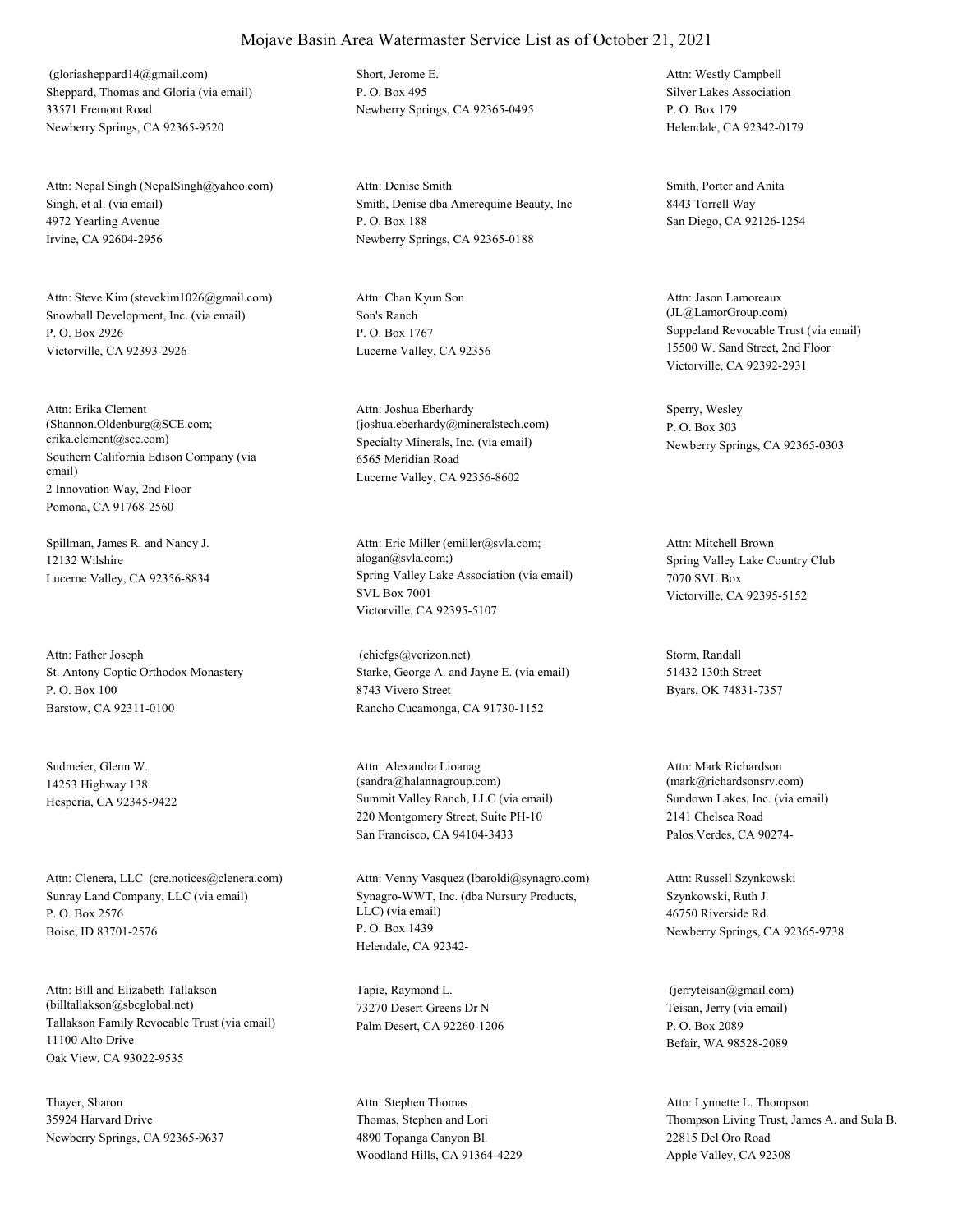Thompson Living Trust, R.L. and R.A. 9141 Deep Creek Road Apple Valley, CA 92308-8351 Attn: Rodger Thompson Thrasher, Gary

Triple H Partnership 35870 Fir Ave Yucaipa, CA 92399-9635 Attn: Jim Hoover

Union Pacific Railroad Company (via email) HC1 Box 33 Kelso, CA 92309- Attn: Aurelio Ibarra (aibarra@up.com; powen@up.com)

Van Dam Family Trust, Glen and Jennifer (via email) 3190 Cottonwood Avenue San Jacinto, CA 92582-4741 Attn: Glen and Jennifer Van Dam (gvandam@verizon.net) Van Dam Revocable Trust, E and S

Vanhoops Holdings, LP 8328 Valmont Road Boulder, CO 80301-4813 Attn: Traci Hoops

Victor Valley Memorial Park 17150 C Street Victorville, CA 92395-3330 Attn: Deidra Hitt

Victorville Water District, ID#2 (via email) P. O. Box 5001 Victorville, CA 92393-5001 Attn: Steve Ashton (sashton@victorvilleca.gov; avillarreal@victorvilleca.gov; dmathews@victorvilleca.gov)

Wakula Family Trust 11741 Ardis Drive Garden Grove, CA 92841-2423 Attn: Christian Joseph Wakula

Ward, Raymond P. O. Box 358 Newberry Springs, CA 92365-0358 14024 Sunflower Lane Oro Grande, CA 92368-9617

Troeger Family Trust, Richard H. (via email) P. O. Box 882 Wrightwood, CA 92397 Attn: Mike Troeger (mjtroeger@yahoo.com) Turner, Terry

Vaca, Andy and Teresita S. 5550 Avenue Juan Bautista Riverside, CA 92509-5613

26599 Community Blvd. Barstow, CA 92311-9779 Attn: Eldert and Susan Van Dam

Vernola Trust, Pat and Mary Ann P. O. Box 2190 Temecula, CA 92593-2190 Attn: John Driscoll

Victorville Water District, ID#1 (via email) P. O. Box 5001 Victorville, CA 92393-5001 Attn: Steve Ashton (sashton@victorvilleca.gov; avillarreal@victorvilleca.gov; kmetzler@victorvilleca.gov) Victorville Water District, ID#1 (via email)

Vogler, Albert H. 17612 Danbury Ave. Hesperia, CA 92345-7073

Wang, Steven (via email) 2551 Paljay Avenue Rosemead, CA 91770-3204 (Jlow3367@gmail.com)

Weems, Lizzie 15940 Stoddard Wells Rd Victorville, CA 92395-2800

Thunderbird County Water District P. O. Box 1105 Apple Valley, CA 92307-1105 Attn: Christine Bispo

726 Arthur Lane Santa Maria, CA 93455-7403

Van Bastelaar, Alphonse 45475 Martin Road Newberry Springs, CA 92365-9625 Attn: Dean Van Bastelaar

Van Leeuwen, John 44128 Silver Valley Road Newberry Springs, CA 92365-9588 Attn: Jacob Bootsma

Victor Valley Community College District 18422 Bear Valley Road Victorville, CA 92395-5850 Attn: John Nahlen

P. O. Box 5001 Victorville, CA 92393-5001 Attn: Arnold Villarreal (avillarreal@victorvilleca.gov; ccun@victorvilleca.gov)

Wagner Living Trust 22530 Calvert Street Woodland Hills, CA 91367-1704 Attn: Joan Wagner

Ward, Ken and Barbara (via email) 649 That Road Weiser, ID 83672-5113 Attn: Barbara Allard-Ward (kenbombero@aol.com; allardward@aol.com)

Weeraisinghe, Maithri N. P. O. Box 487 Barstow, CA 92312-0487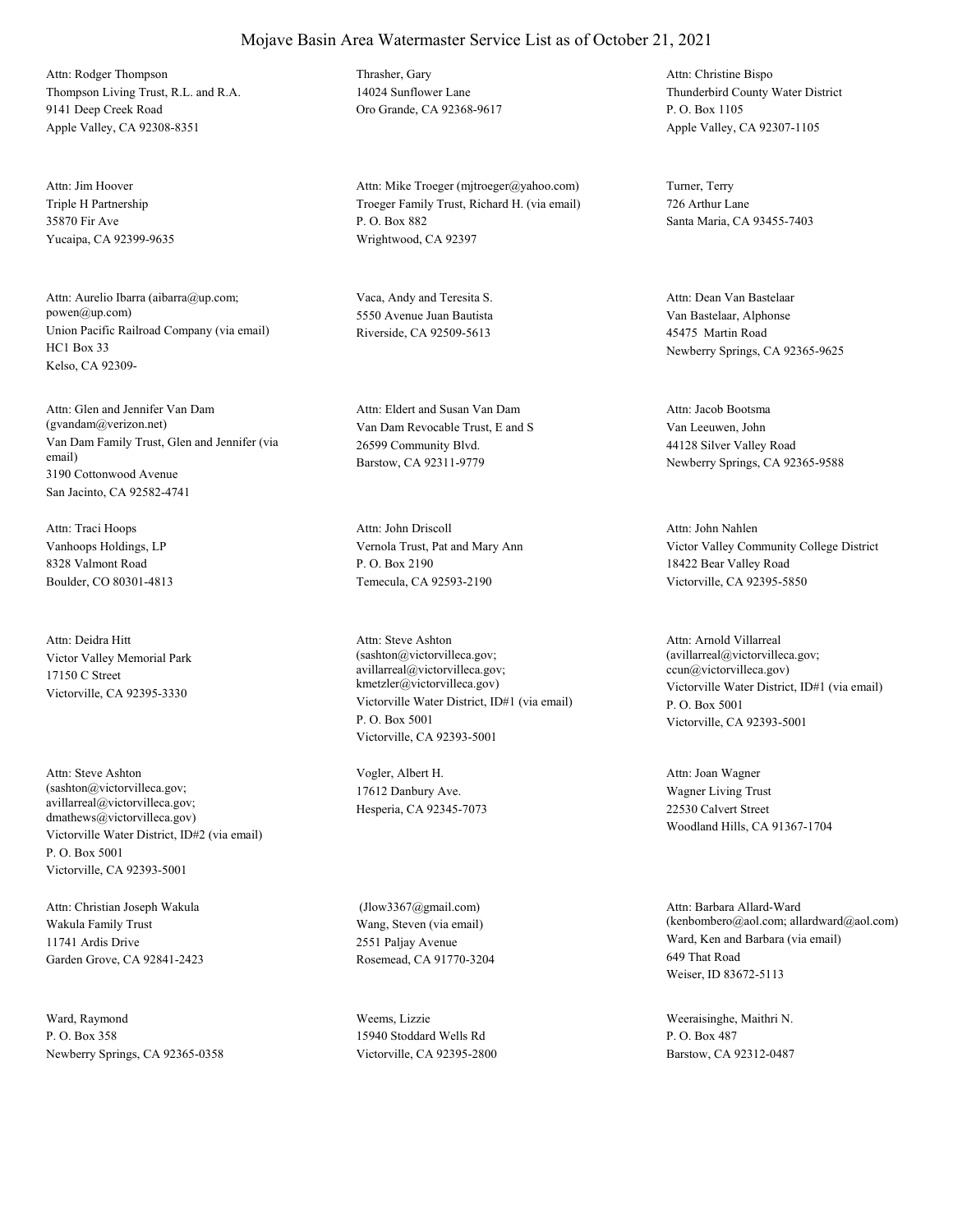Werner, Andrew J. (via email) 1718 N Sierra Bonita Ave Los Angeles, CA 90046-2231 (andrewwerner11@gmail.com)

West, Jimmie E.  $P \cap \text{Box } 98$ 

Westland Industries, Inc. 520 W. Willow St. Long Beach, CA 90806-2800 Attn: Genaro Zapata

Wilshire Road Partners 9903 Santa Monica Blvd., PMB #541 Beverly Hills, CA 90212-1671 Attn: Manoucher Sarbaz

WLSR, Inc. 236 E. Country Club Drive Henderson, NV 89015-7404 Attn: Mark J. Cluff

Yang, Zilan (via email) 428 S. Atlantic Blvd #205 Monterey Park, CA 91754-3228 (thechelseaco@yahoo.com)

AlvaradoSmith, APC (via email) 1 MacArthur Place Santa Ana, CA 92707-5941 Attn: Thierry R. Montoya (tmontoya@alvaradosmith.com) Suite 200

Atkinson, Andelson, Loya-Ruud & Romo 3612 Mission Inn Avenue, Upper Level Riverside, CA 92501 Attn: W.W. Miller, Esq.

Best, Best & Krieger LLP (via email) 3750 University Avenue Riverside, CA 92502-1028 Attn: Eric L. Garner, Esq. (eric.garner@bbklaw.com) 3rd Floor

West End Mutual Water Company P. O. Box 1732 Lucerne Valley, CA 92356 Attn: James Woody West, Howard and Suzy

Oro Grande, CA 92368-0098 Western Development and Storage, LLC (via email) 113 S. La Brea Ave, Floor 3 Los Angeles, CA 90036-2998 Attn: Andrew Werner (awerner@renewablegroup.com) Western Horizon Associates, Inc.

> Wet Set, Inc. (via email) 3737 Birch Street, Suite 400 Newport Beach, CA 92660-2671 Attn: Thomas G. Ferruzzo (tferruzzo@ferruzzo.com)

Withey, Connie (via email) P. O. Box 3513 Victorville, CA 92393-3513 Attn: Connie Tapie (praisethelord77777@yahoo.com)

Wood, Michael and Denise (via email) P. O. Box 2716 Apple Valley, CA 92307-2716 (mdwood50@gmail.com)

Aleshire & Wynder, LLP (via email) 2361 Rosecrans Avenue El Segundo, CA 90245-4916 Attn: Christine M. Carson, Esq. (ccarson@awattorneys.com) Suite 475

American AgCredit (via email) 42429 Winchester Road Temecula, CA 92590-2504 Attn: Alison Paap (apaap@agloan.com)

Baker, Manock & Jensen 5260 N. Palm Avenue, 4th Floor Fresno, CA 93704-2209 Attn: Christopher L. Campbell, Esq.

Brownstein Hyatt Farber Schreck, LLP (via email) 1021 Anacapa Street, 2nd Floor Santa Barbara, CA 93101-2102 Attn: Stephanie Osler Hastings, Esq. (SHastings@bhfs.com)

9185 Loma Vista Road Apple Valley, CA 92308-0557

P. O. Box 397 Five Points, CA 93624-0397 Attn: Chung Cho Gong

Wiener, Melvin and Mariam S. 1626 N. Wilcox Avenue Los Angeles, CA 90028-6234

Witte, E. Daniel and Marcia 31911 Martino Drive Daggett, CA 92327-9752

Worsey, Joseph A. and Revae P. O. Box 422 Newberry Springs, CA 92365-0422 Attn: David A. Worsey

Aleshire & Wynder, LLP (via email) 2361 Rosecrans Avenue El Segundo, CA 90245-4916 Attn: Eric L. Dunn, Esq. (edunn@awattorneys.com) Suite 475

Atkinson, Andelson, Loya, Ruud & Romo (via email) 2151 River Plaza Drive Sacramento, CA 95833- Attn: Wesley A. Miliband, Esq. (wes.miliband@aalrr.com) Suite 300

Best, Best & Krieger LLP (via email) P.O. Box 1028 Riverside, CA 92502- Attn: Piero C. Dallarda, Esq. (piero.dallarda@bbklaw.com)

Brunick, McElhaney & Kennedy PLC (via email) 1839 Commercenter West San Bernardino, CA 92423-3130 Attn: William J. Brunick, Esq. (bbrunick@bmklawplc.com) P.O. Box 13130

## Mojave Basin Area Watermaster Service List as of October 21, 2021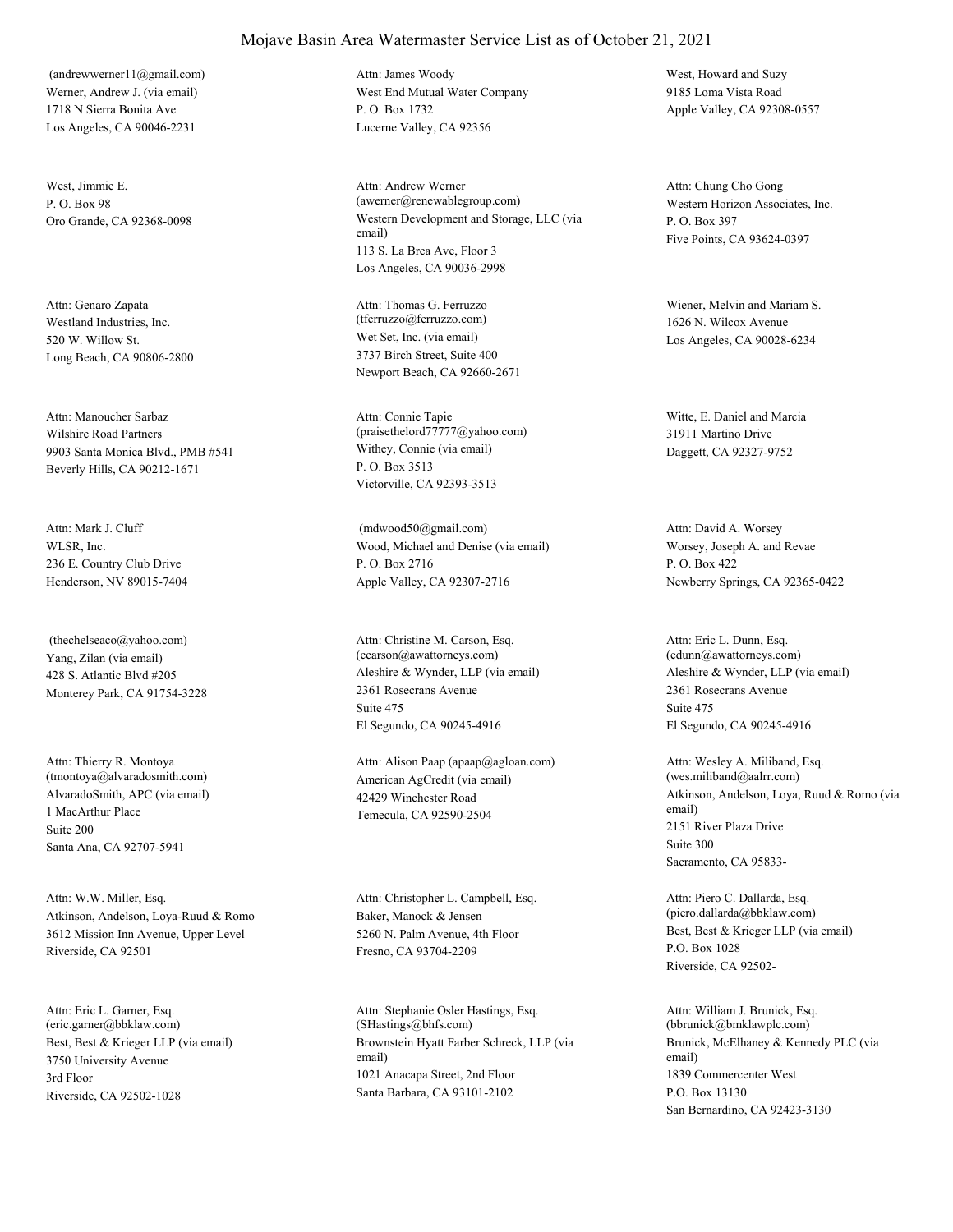Caldwell & Kennedy 15476 West Sand Street Victorville, CA 92392 Attn: Terry Caldwell, Esq.

Caufield & James, LLP (via email) 2851 Camino Del Rio South, Suite 410 San Diego, CA 92108- Attn: Jeffery L. Caufield, Esq.

Covington & Crowe 1131 West 6th Street Ontario, CA 91762 Attn: Robert E. Dougherty, Esq. Suite 300

Department of Justice (via email) 300 S. Spring Street, Suite 1700 Los Angeles, CA 90013 Attn: Noah GoldenKrasner, Dep (Noah.GoldenKrasner@doj.ca.gov) Ducommun, Inc.

Golden State Water Company (via email) 160 W. Via Verde, Suite 100 San Dimas, CA 91773- Attn: Toby Moore, PhD, PG, CHG (TobyMoore@gswater.com)

Gutierrez, Preciado & House 3020 E. Colorado BLVD Pasadena, CA 91107-3840 Attn: Calvin R. House, Esq.

Lagerlof, Senecal, Gosney & Kruse, LLP (via email) 301 N. Lake Avenue, 10th Floor Pasadena, CA 91101-5123 Attn: Thomas S. Bunn, Esq. (TomBunn@lagerlof.com) Law Offices of Fred J. Knez

McCormick, Kidman & Behrens 695 Town Center Drive, Suite 400 Costa Mesa, CA 92626-7187 Attn: Arthur G. Kidman, Esq.

Nossaman LLP (via email) 777 South Figueroa Street, 34th Floor Los Angeles, CA 90017- Attn: Frederic A. Fudacz, Esq. (ffudacz@nossaman.com)

# Mojave Basin Area Watermaster Service List as of October 21, 2021 Attn: Alexander Devorkin, Esq.

California Department of Transportation 100 South Main Street, Suite 1300 Los Angeles, CA 90012-3702

(Jeff@caufieldjames.com) Colantuono, Highsmith & Whatley, PC 300 South Grand Avenue, Ste 2700 Los Angeles, CA 90071-3137 Attn: Michael G. Colantuono, Esq.

> Cox, Castle & Nicholson 2049 Century Park East, 28th Floor Los Angeles, CA 90067 Attn: Ed Dygert, Esq.

23301 S. Wilmington Avenue Carson, CA 90745 Attn: James S. Heiser, Esq.

Green de Bortnowsky, LLP (via email) 30077 Agoura Court, Suite 210 Agoura Hills, CA 91301-2713 Attn: Michelle McCarron (mmccarron@gdblawoffices.com; andre@gdblawoffices.com)

Hill, Farrer & Burrill 300 S. Grand Avenue, 37th Floor Los Angeles, CA 90071 Attn: Curtis Ballantyne, Esq. 1 California Plaza

6780 Indiana Ave, Ste 150 Riverside, CA 92506-4253 Attn: Fred J. Knez, Esq.

Mojave Basin Area Watermaster (via email) 13846 Conference Center Drive Apple Valley, CA 92307 Attn: Valerie L. Wiegenstein (watermaster@mojavewater.org)

Olivarez Madruga Lemieux O'Neill, LLP (via email) 500 South Grand Avenue, 12th Floor Los Angeles, CA 90071-2609 Attn: Kieth Lemieux

California Farm Bureau Federation 2300 River Plaza Drive Sacramento, CA 95833 Attn: Nancy McDonough

County of San Bernardino, County Counsel (via email) 385 N. Arrowhead Avenue, 4th Floor San Bernardino, CA 92415-0140 Attn: Dawn Martin (Dawn.Martin@cc.sbcounty.gov)

Department of Justice (via email) 300 S. Spring Street, Suite 1702 Los Angeles, CA 90013 Attn: Marilyn Levin, Dep (Marilyn.Levin@doj.ca.gov)

Ferruzzo & Ferruzzo, LLP (via email) 3737 Birch Street, Suite 400 Newport Beach, CA 92660 Attn: Thomas G. Ferruzzo, Esq. (tferruzzo@ferruzzo.com)

Gresham, Savage, Nolan & Tilden, LLP (via email) 550 E Hospitality Ln, Ste. 500 San Bernardino, CA 92408-4208 Attn: Derek Hoffman, Esq. (Derek.Hoffman@greshamsavage.com;Dina.S nider@GreshamSavage.com)

Kasdan, LippSmith Weber Turner, LLP (via email) 19900 MacArthur Blvd., Suite 850 Irvine, CA 92612- Attn: Michael Turner, Esq. (mturner@kasdancdlaw.com)

Law Offices of Robert C. Hawkins (via email) 14 Corporate Plaza, Suite 120 Newport, CA 92660 Attn: Robert C. Hawkins, Esq. (rhawkins@earthlink.net)

Mojave Water Agency (via email) 13846 Conference Center Drive Apple Valley, CA 92307 Attn: Kathy Cortner (kcortner@mojavewater.org)

(KLemieux@omlolaw.com) Pacific Gas and Electric Company (via email) 77 Beale Street, B28P San Francisco, CA 94105-1814 Attn: Betsy Brunswick (bmb7@pge.com)